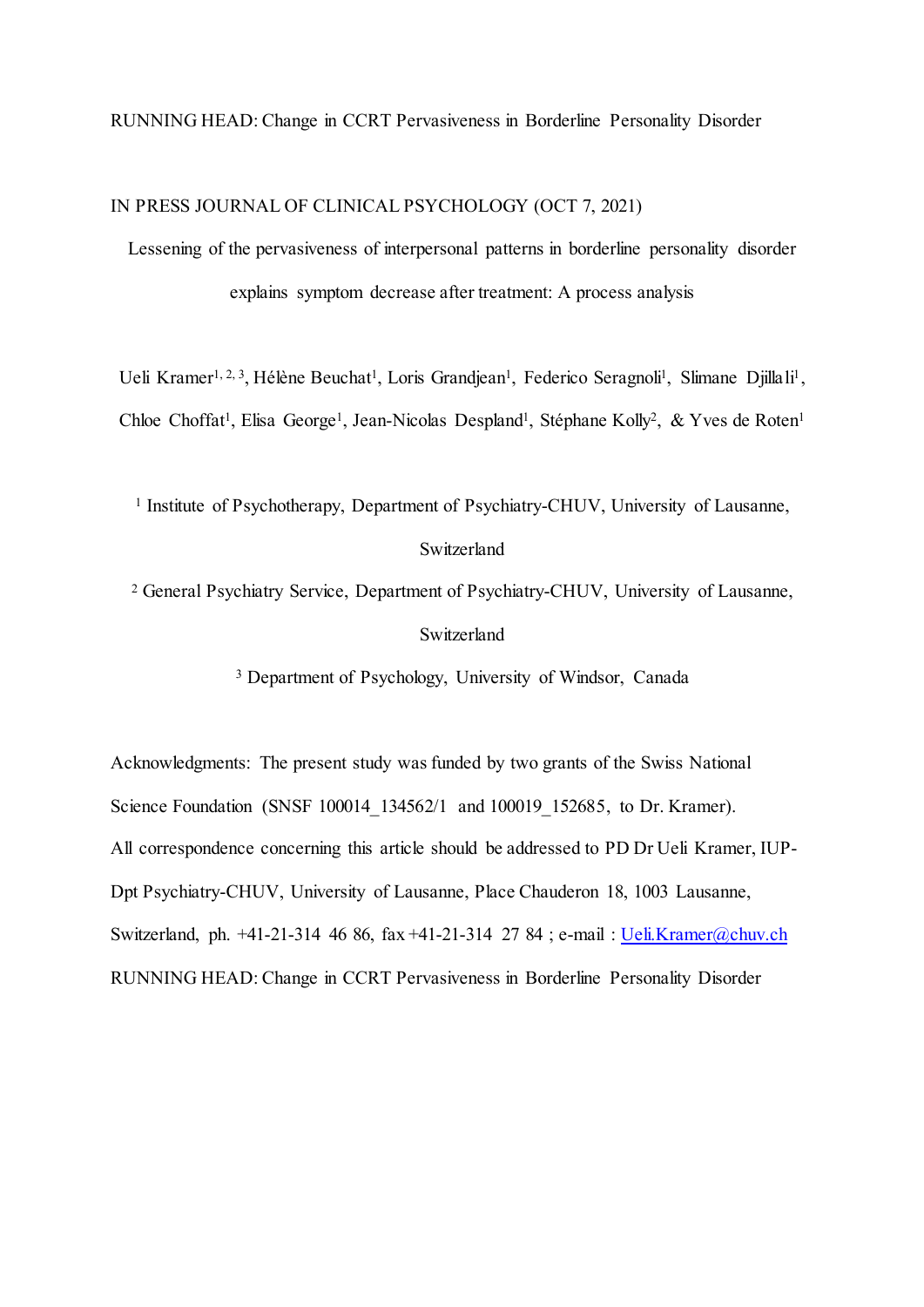Lessening of the pervasiveness of interpersonal patterns in borderline personality disorder

explains symptom decrease after treatment: A process analysis

#### Abstract

Problematic interpersonal patterns, as defined by the Core Conflictual Relationship Theme Method (CCRT), are part of the clinical presentation of clients with Borderline Personality Disorder (BPD). So far, we do not know whether the pervasiveness of interpersonal patterns changes and if this change explains therapy outcome.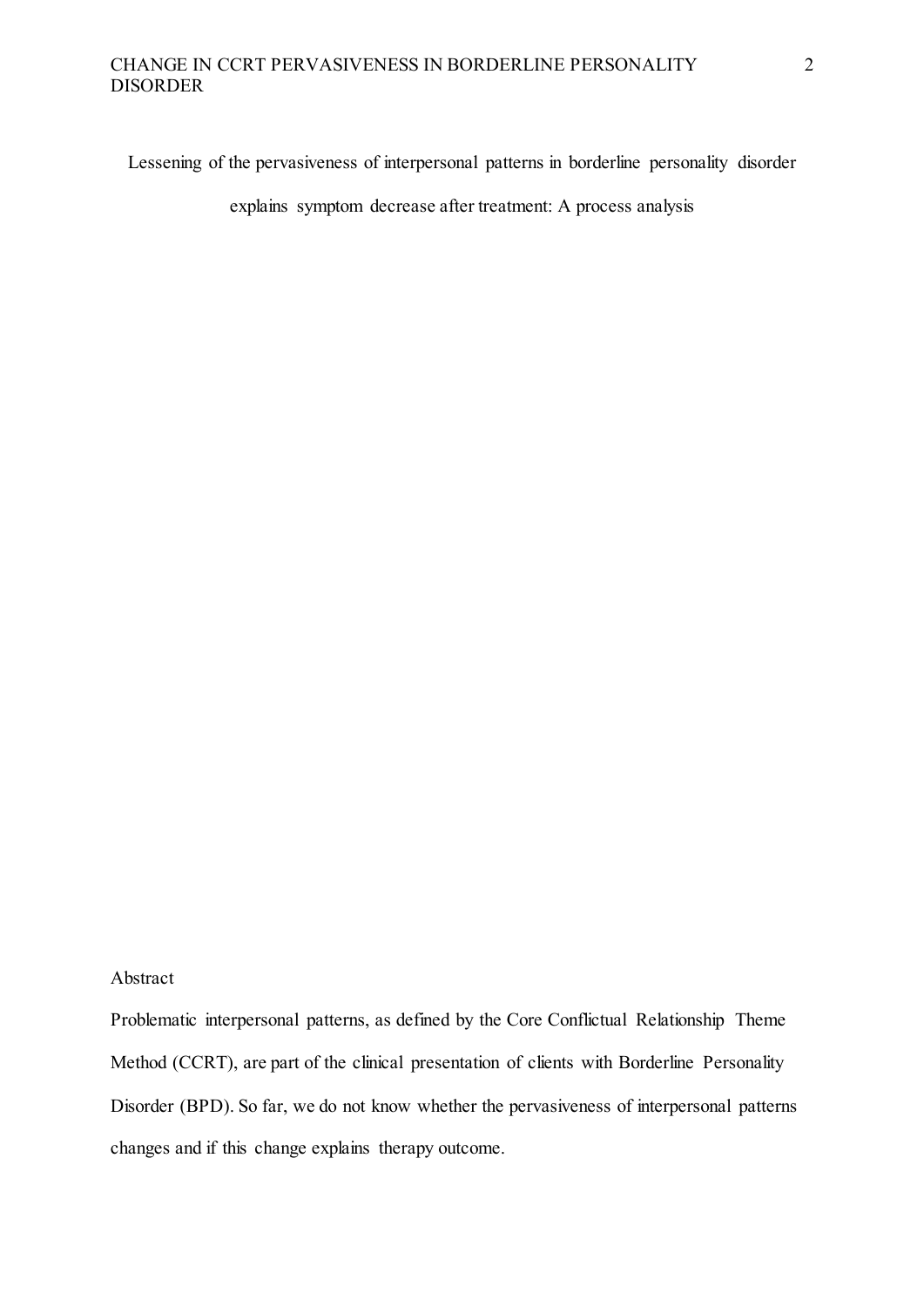In a secondary analysis of a randomized controlled trial on a brief version of psychiatric treatment for BPD, a treatment with a psychodynamic focus, the present study included  $N =$ 39 clients. One early session and one late session of the treatment were transcribed and analyzed using the CCRT method.

It appeared that pervasiveness of the predominant CCRT decreased over the course of the brief treatment; this effect was robust across treatment conditions. Change in pervasiveness in any CCRT component explained a small portion of variance of the decrease in borderline symptoms observed at the end of treatment.

Lessening of pervasiveness of problematic in-session interpersonal patterns may be hypothesized as potential mechanism of effective treatment for BPD which should be tested in controlled designs.

Key-Words: Borderline Personality Disorder; Interpersonal Patterns; Pervasiveness;

Psychotherapy; Process

Key Practitioner Statements:

- Identifying recurrent interpersonal patterns in borderline personality disorder may be helpful for informed psychodynamic case formulation
- Initial change in the recurrency of the interpersonal patterns over time of brief treatment may indicate that this treatment may be helpful
- Working with the client's interpersonal responses to recurrent conflicts and patterns may prove effective in psychiatric treatments for borderline personality disorder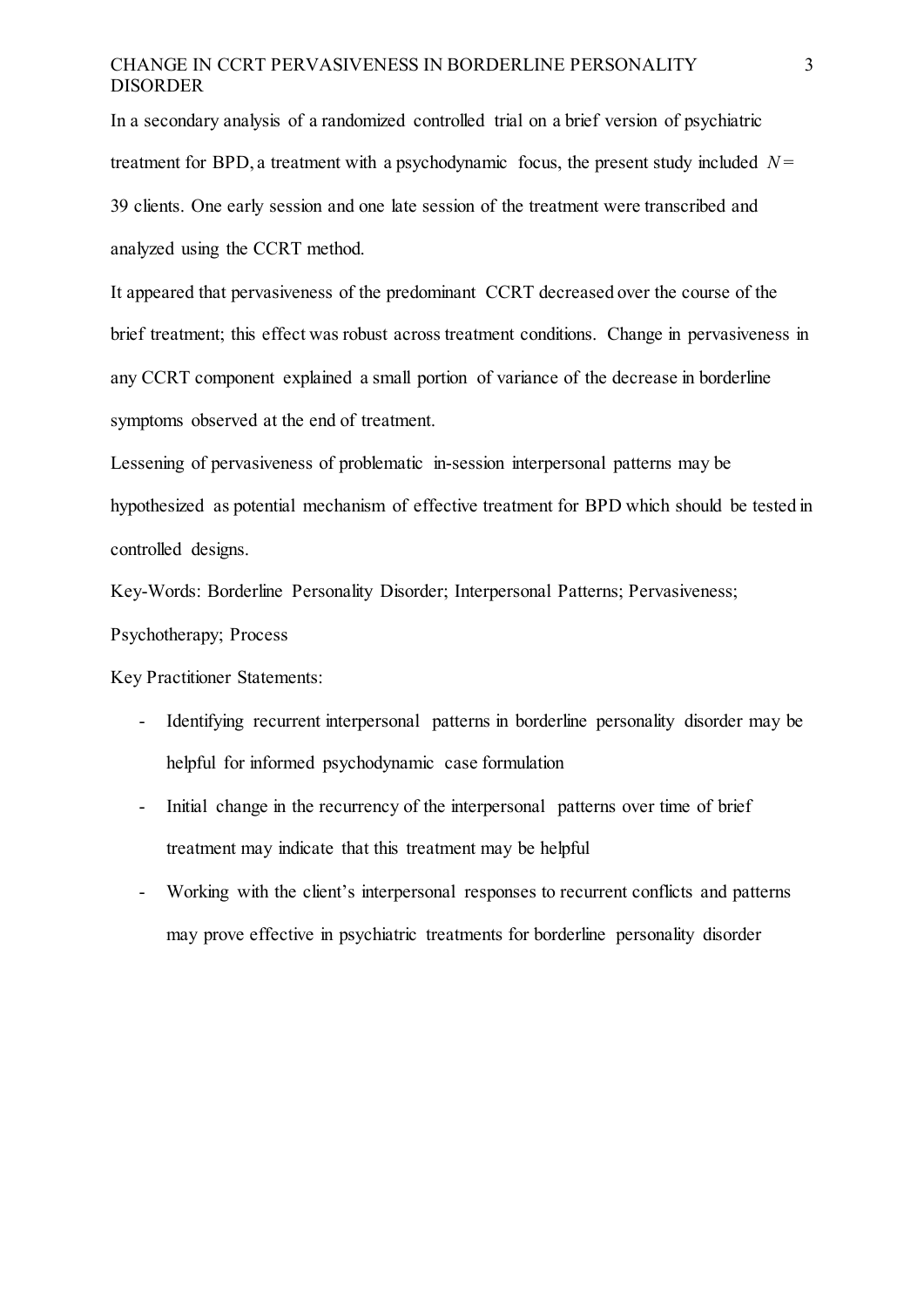#### **Introduction**

Borderline Personality Disorder (BPD) is one of the most debilitating and severe psychological disorders, with a high prevalence in psychiatric populations (Lewis et al., 2019), high use of mental health services (Soeteman et al., 2011) and a burden of disease that affect clients, families and the entire society. From a recent meta-analysis (Storebo et al., 2020), one can conclude that, in general, psychotherapy for Borderline Personality Disorder (BPD) is moderately effective: the standardized mean difference on reduction of the specific borderline symptoms for psychotherapy, as compared to treatment as usual for BPD, is 0.52. Despite these important advances in relationship with psychotherapy outcome in treatments for BPD, the actual processes of change, or ultimately mechanisms of change, explaining the effects observed are still elusive (Kazdin, 2009; Kramer, 2019).

## **Interpersonal patterns in borderline personality disorder**

Interpersonal patterns may be understood as repetitive schematic relationship templates, which are formed based on typical interactions with attachment figures from the past. As such, they affect the quality of current interactions and relationships in clients with a variety of psychiatric disorders (Luborsky & Crits-Christoph, 1998), which is particularly reflected in BPD where such templates tend to be particularly inflexible and fixed. Gunderson and Lyons-Ruth (2008) assumed that interpersonal hypersensitivity may be a central mechanism of psychopathology of BPD, explaining the oftentimes rapidly changing affective states and symptomatic presentations of these clients. Clients are thought to move through a series of dynamically changing attachment states, ranging from secure, over threatened and isolated to dissociated attachment states. This conception also outlines possible pathways clients may employ to move from one state to the next, and possible therapist interventions helping the client to move back to a securely attached relationship state, by increasing the client's awareness of these dynamics. Each attachment state of the interpersonal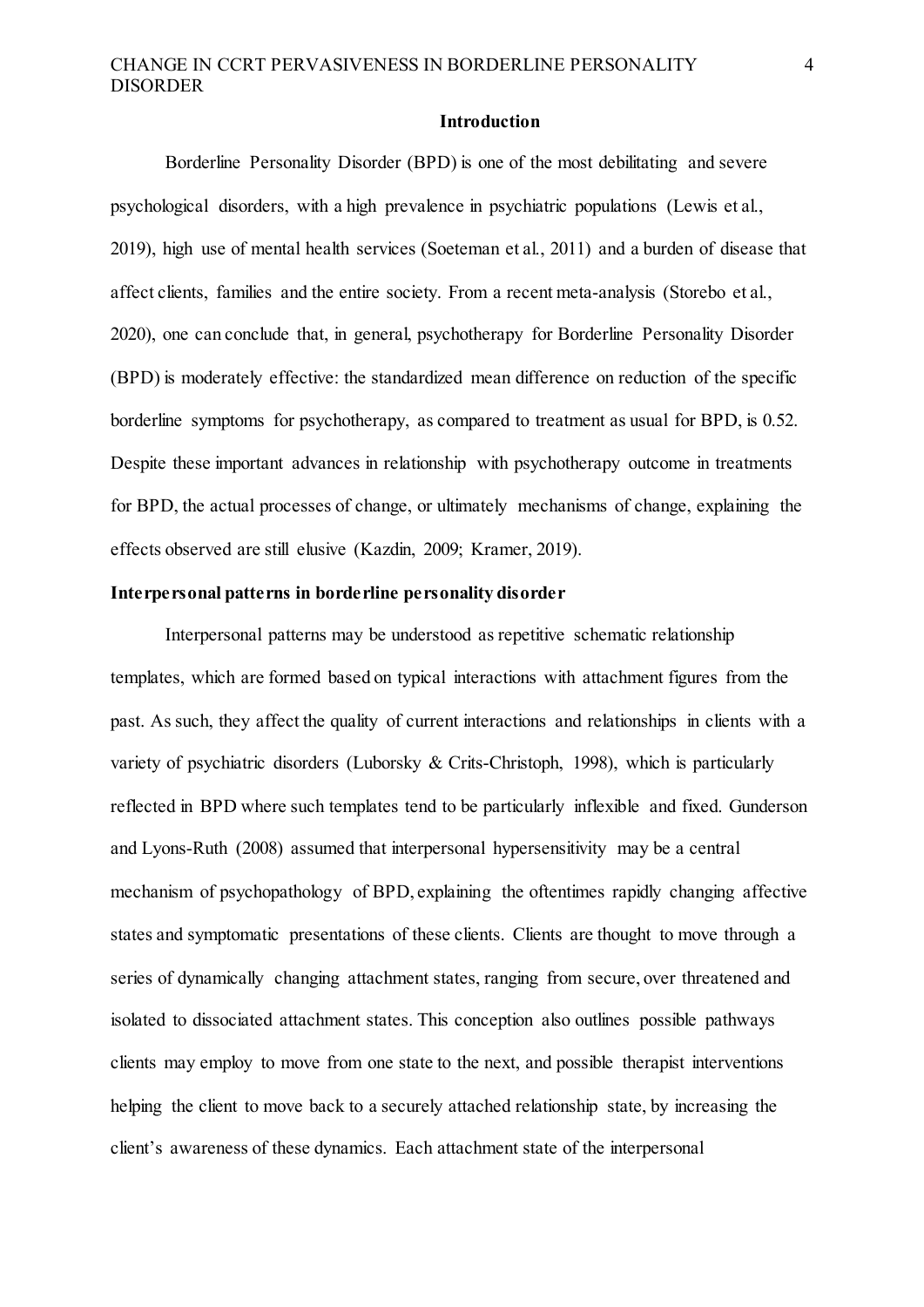hypersensitivity model is assumed to produce specific symptoms in BPD. The increase in client's awareness of these situation-related dynamics and in mentalizing, and the client's decrease in reacting unwillingly to the interpersonal stressor, are thought to contribute to attachment security and prevent further outbreak of symptoms. As such, it is assumed that change in interpersonal patterns, and the observed decrease in their repetitiveness, may be a central process explaining outcome in treatments for BPD.

Interpersonal patterns is a multifaceted construct and encompasses a variety of sociocognitive and interactional processes. Socio-cognitive difficulties in BPD include difficulties in perspective taking, in developing emotional and cognitive empathy for the other's experience, and specific disturbances in theory of mind, mentalizing and meta-cognitive abilities (Hoglend et al., 2019; Schnell & Herpertz, 2018), though specific functions, including mind-reading, are preserved in BPD (Fertuck et al., 2009). Hoglend et al. (2019) showed that both the client's improved insight of their interpersonal patterns, *and* the client's awareness of their emotion seem to be explanatory mechanisms in psychodynamic psychotherapy, in particular in the context of therapeutic work on the transference relationship. The contents of interpersonal patterns may be assessed reliably by the core conflictual relationship theme (CCRT; Luborsky & Crits-Christoph, 1998; Luborsky & Diguer, 1998) case formulation method. A central advantage of focusing on the content of interpersonal patterns is the clinical relevance, because of individualized assessment procedures related with the case formulation. Using this method, it was shown that clients with BPD may present with interactions that highlight an Ego-ideal, a dependent-depressive interaction ("I wish to be dependent, the other is self-conscious and I feel depressed"), a passive-submissive interaction pattern, or sadomasochistic interaction ("I wish to be hurt, the other is not accepting and I feel guilty"; Drapeau et al., 2009a/b; 2012). Note the regressive nature of the wishes in this study, which may itself reveal interesting for case formulation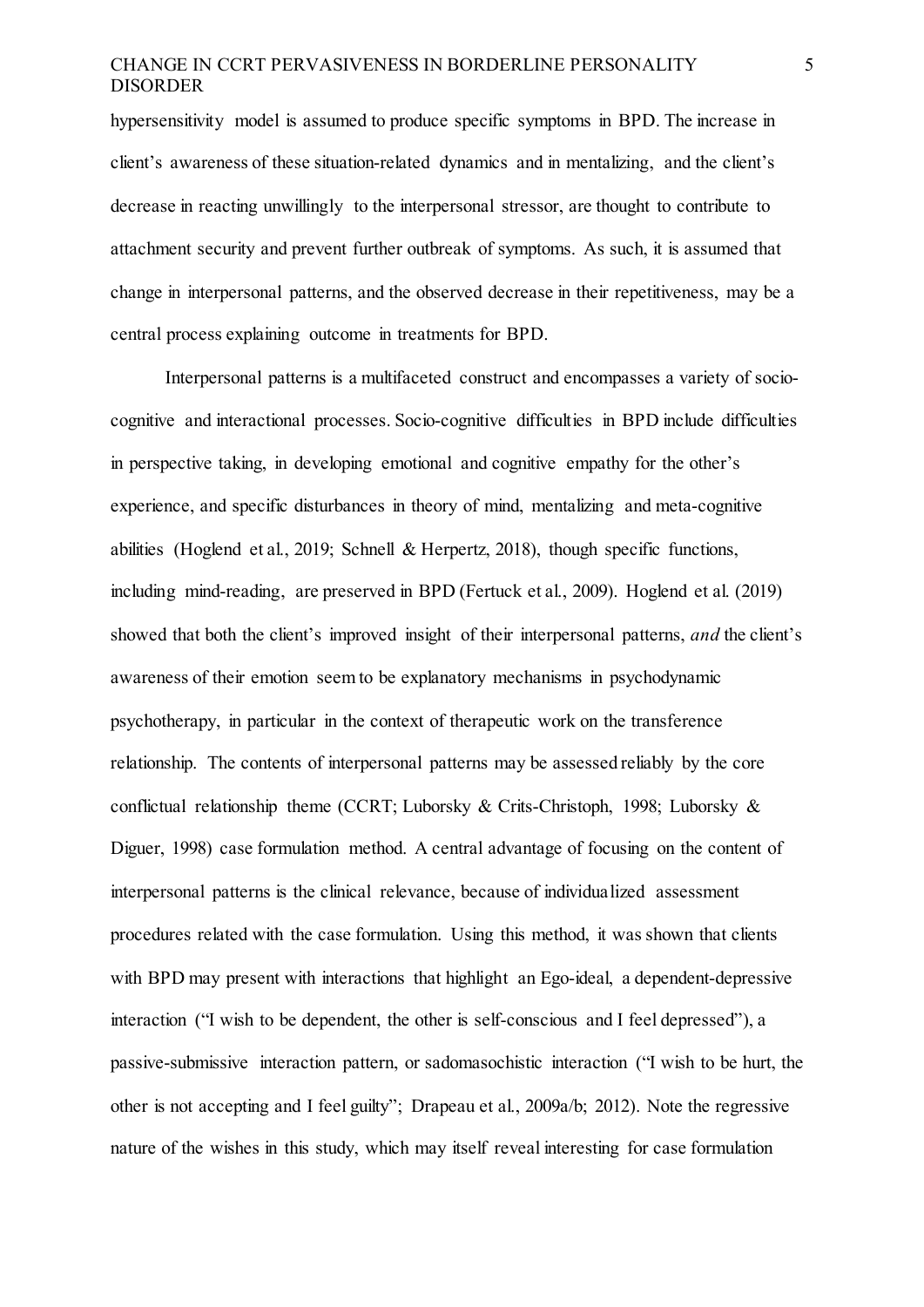purposes, using the CCRT, and may be contrasted with more progressive wishes (e.g., "I wish to be understood"). Interestingly, for a sample with clients presenting with depression, the presence of certain CCRT patterns predicted treatment response in a negative way. Clients with less wish satisfaction in terms of CCRT, i.e., more negative relationships between their innermost wishes and the responses from others and from the self, had a suboptimal, and slower, response to evidence-based treatment (Hegarty et al., 2019).

# **Do interpersonal patterns change over the course of treatment for borderline personality disorder?**

Assuming a broad definition of interpersonal patterns and associated processes, some evidence points to the conclusion that they may be amenable to change through psychotherapy for clients with BPD (Kramer et al., 2020). From the studies in this review, we can tentatively conclude that change in variables underlying the repetitiveness in interpersonal patterns – towards more cognitive flexibility, less pervasiveness and more effective social interaction – is observable and may explain parts of outcome variance.

There is evidence that the pervasiveness of the individualized CCRT formulation may be affected by psychotherapy. One study has shown for clients with a variety of psychiatric disorders (including 33% of personality disorders) undergoing long-term psychodynamic psychotherapy (Crits-Christoph & Luborsky, 1998) that CCRT pervasiveness is amenable to change between early and late psychotherapy. An omnibus effect was found for lessening of CCRT pervasiveness across all components (wish (W), response from other (RO) and response from self (RS)). These changes were related with levels of symptoms at intake and moderately related with symptom change after treatment (Crits-Christoph et al., 1998). Change in CCRT pervasiveness was consistently found in different types of long-term psychodynamic psychotherapy (Staats et al., 1998; Wilczek et al., 2004), although it is not always clear whether these changes are related with symptom changes. In study on brief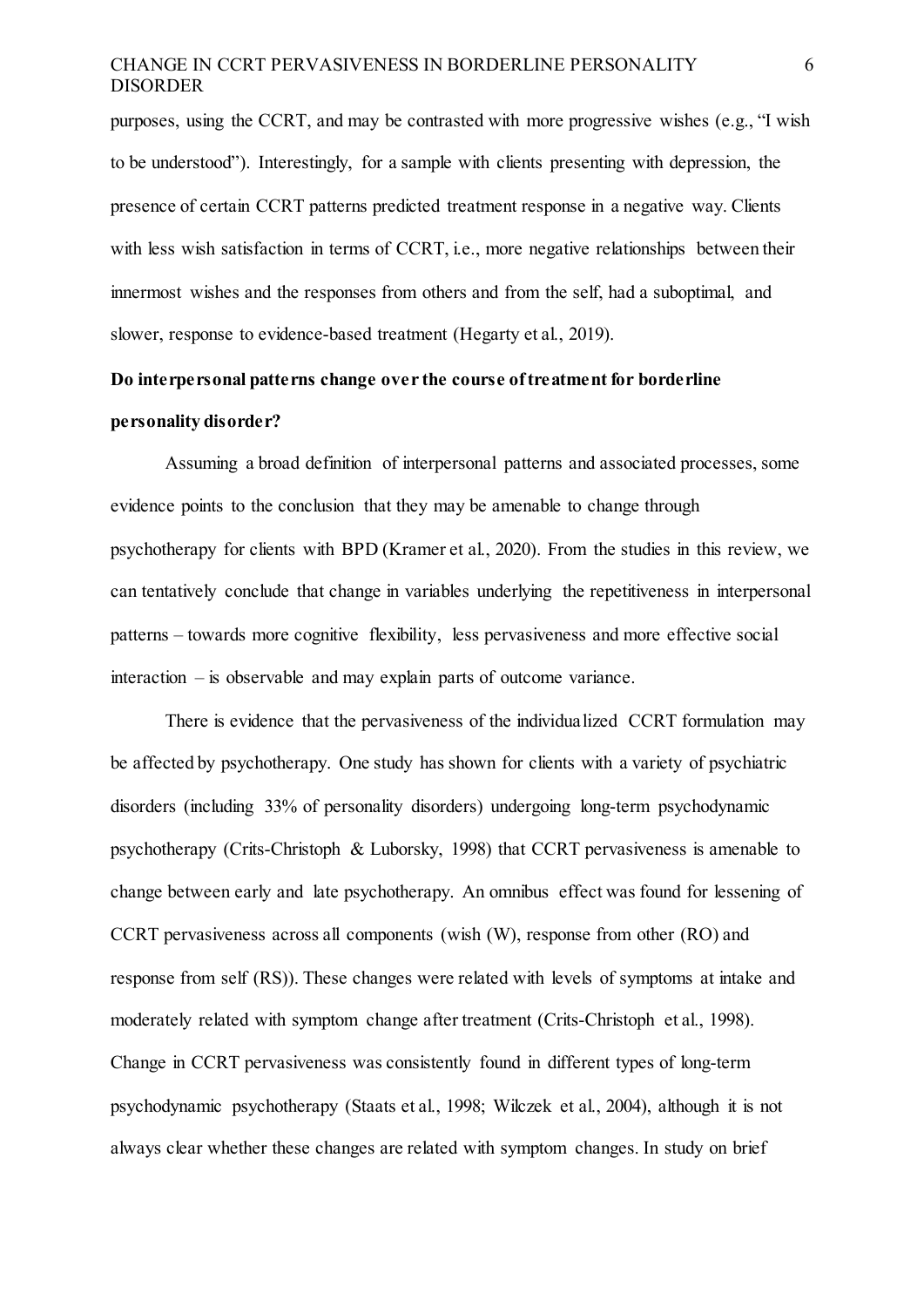psychodynamically-oriented psychotherapy from the Vanderbuilt II sample, Lunnen et al. 2006) showed overall no change in CCRT pervasiveness indicators across therapy (except for a small effect found for increased pervasiveness for the response of the other component); no link was found with outcome at the end of treatment. It remains unclear if change in pervasiveness may also be observed in clients with BPD undergoing brief treatment and if this change relates to symptom change.

#### **Brief treatment for borderline personality disorder: an opportunity and a challenge**

A current trend towards offering brief treatment to clients with BPD, within stepped care treatment conceptualizations, is observable (Choi-Kain et al., 2016; Grenyer et al., 2014). First-line treatment may represent the substrate of a "good-enough" brief intervention, which is a widely available option for addressing the core problems of BPD (Choi-Kain et al., 2016; Gunderson, 2016), before a client may eventually move – step up – towards a more complex evidence-based psychotherapy. Essentials contained in such brief treatments involve the discussion of the interpersonal hypersensivity model (Gunderson et al., 2008; see above), the discussion of the diagnoses and other problems, as well as the building of collaboration, trust and motivation for change. Preliminary evidence suggests that such brief psychiatric treatments, lasting up to four months, may have initial benefits for symptom change and the therapeutic alliance for clients with BPD (Kramer et al., 2014).

### **The present study**

The present study focuses on the role of the client's in-session problematic interpersonal patterns, and their pervasiveness, over the course of brief psychodynamically informed psychiatric treatment. With this study, we aim to explore whether (1) the pervasiveness of the Core Conflictual Relationship Theme (CCRT) decreases between early and late brief psychiatric treatment (i.e., we assume a decrease in pervasiveness of all three CCRT-components W, RO, RS between session 1 and 9 of treatment), (2) change in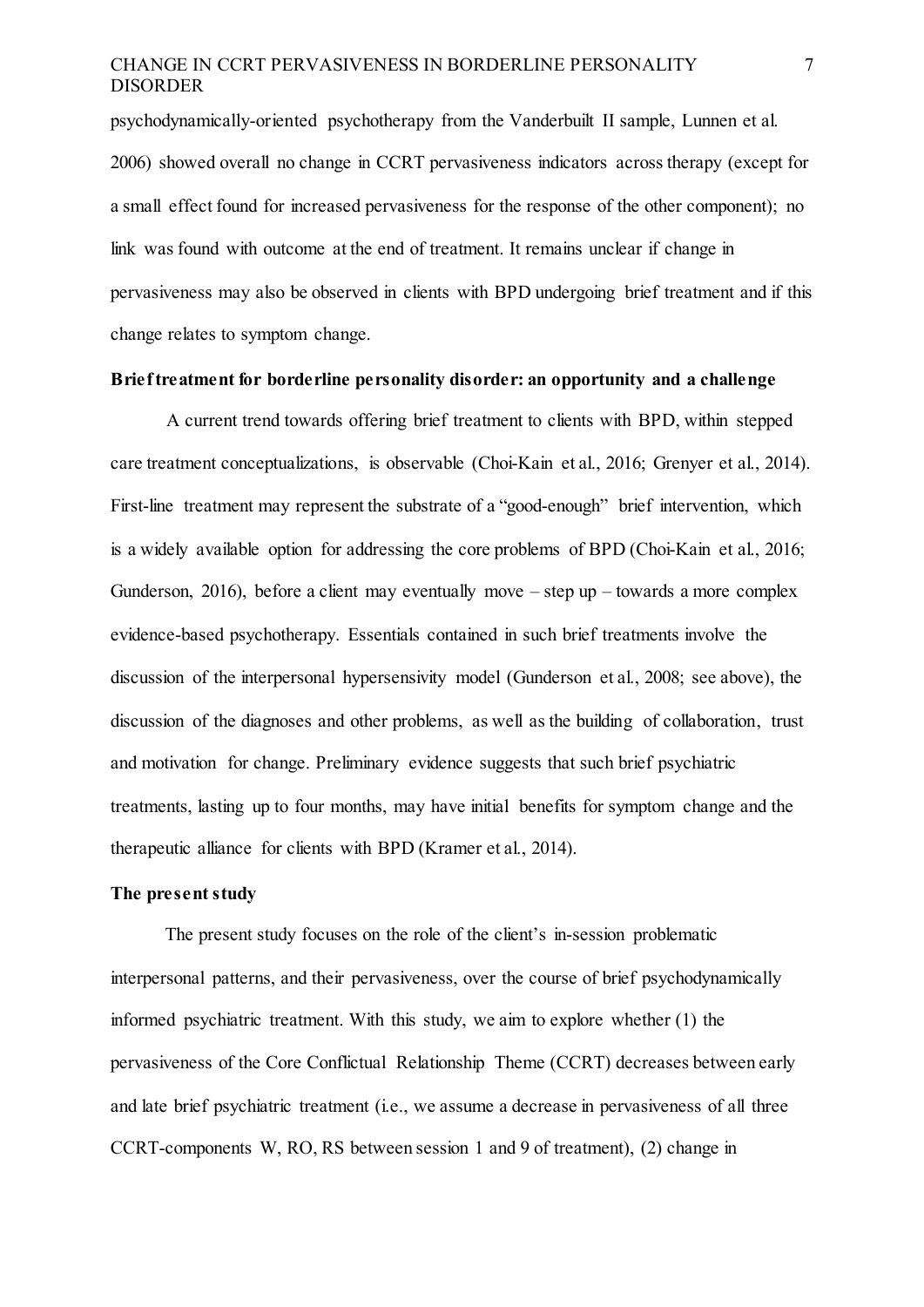pervasiveness of the problematic interpersonal patterns (as assessed in session by the CCRT formulation method) explains symptom change at the end of treatment (i.e., we assume a link between decrease in pervasiveness of all three CCRT-components W, RO, RS, as well as decrease in overall pervasiveness, and symptom change at the end of treatment).

#### **Method**

The present process-outcome study is a secondary analysis of a two-arm randomized controlled trial which aimed to demonstrate the effect of the add-on motive-oriented therapeutic relationship in addition to a 10-session brief version of a psychodynamically informed General Psychiatric Management (GPM; Kramer et al., 2014; Kramer et al., 2017). This main study has described small to medium between-group effect sizes  $(0.06 \le d \le 0.64)$ favoring the added component in the decrease in psychological distress, over 4 months of brief treatment.

#### **Sample**

A total of  $N = 57$  clients were included (see the original study by Kramer et al., 2017). Inclusion criteria for the present study, in addition for the ones described by the original study, were a sufficient number of tape- or video-recorded sessions of sufficient quality and complete outcome data at two time-points. The computation of the CCRT pervasiveness, the central variable in the present study, requires an additional inclusion criteria. The pervasiveness denoting the relative frequency (in %) based on ocurrence of a particular CCRT component within a session, it is meaningful to exclude sessions in which 0 relationship episode were coded (yielding a theoretical default pervasiveness of 0%) and sessions in which 1 relationship episode was coded (yielding a theoretical default pervasiveness of 100%). Given that the present study has an inclusion criteria of 2 sessions of coded process, we needed to exclude  $n = 18$  cases from our sample, thus yielding  $n = 39$  cases with two coded process according to the criteria above. While all cases  $(N = 57)$  were coded for the CCRT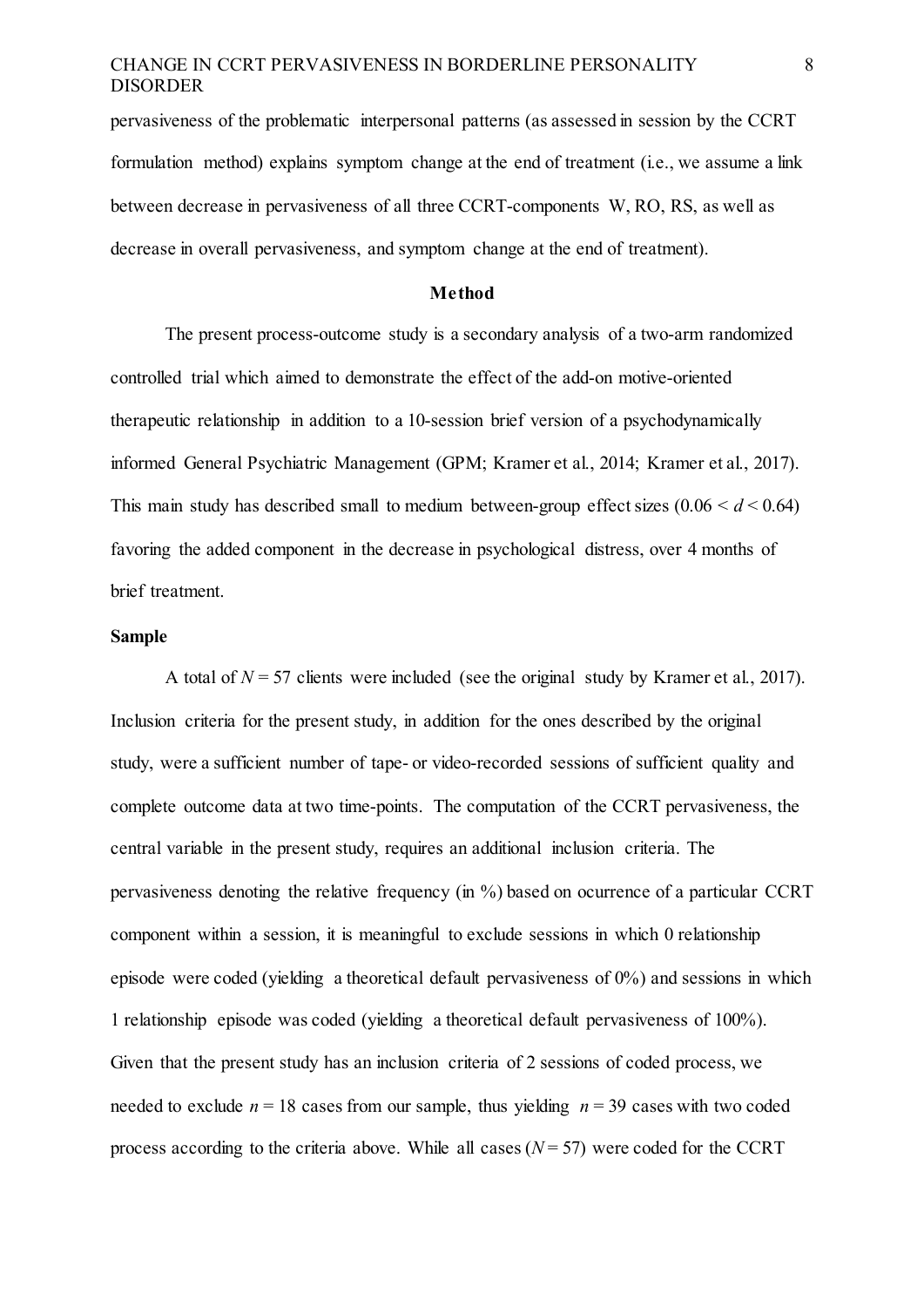(and results will be reported for exploratory purposes for the full sample; see Table 1), in what follows, the specific analyses related with pervasiveness focus on the sub-sample of  $n = 39$ .

Twenty-eight (72% of  $n = 39$ ) clients were female. The clients had a mean age of 34.7 years (SD = 9.9; ranging from 20 to 55). All clients were French-speaking and had a DSM-IV diagnosis of BPD, as diagnosed by the Structured Clinical Interview for DSM-IV Axis II Personality Disorders (First, Spitzer, Williams, & Gibbons, 2004). All additional diagnostic information with regard to this sample is summarized in Table 1.

#### **Treatments and treatment integrity**

The present process-outcome study used data from an add-on trial, the basic treatment was a 10-session short version of GPM (General Psychiatric Management; Charbon et al., 2019). Interventions according to the GPM model aim at increasing the client's awareness in the dynamics related to interpersonal hypersensitivity. Thus, psychoeducation is provided which discuss situational material where fluctuation of attachment-states alternative and the therapist provides an integrative explanation of the client's response patterns to the interpersonal stress (Gunderson & Lyons-Ruth, 2008). The add-on component was the use of the individualized case formulation method called the Plan Analysis (Caspar, 2007) and the implementation of the responsive interventions according to the case formulation (the motiveoriented therapeutic relationship (MOTR)) during the 10 therapy sessions. Treatment integrity was assessed by applying the two scales validated within each of the therapy models. As reported by Kramer and colleagues (2014), there was excellent treatment integrity for both the GPM condition (GPM adherence scale: Mean =  $4.32$ ; SD = 0.37) and the MOTR condition (Mean = 4.37; SD = 0.26), which did not differ between the conditions  $(t(1, 38))$  = .58;  $p = .57$ ). Greater adherence to MOTR in the GPM plus MOTR condition (Mean = 1.55; SD = 0.44), compared to the GPM condition (Mean = 0.48; SD = 0.39;  $t(1, 56) = 10.53$ ,  $p =$  $.00+)$ , was found.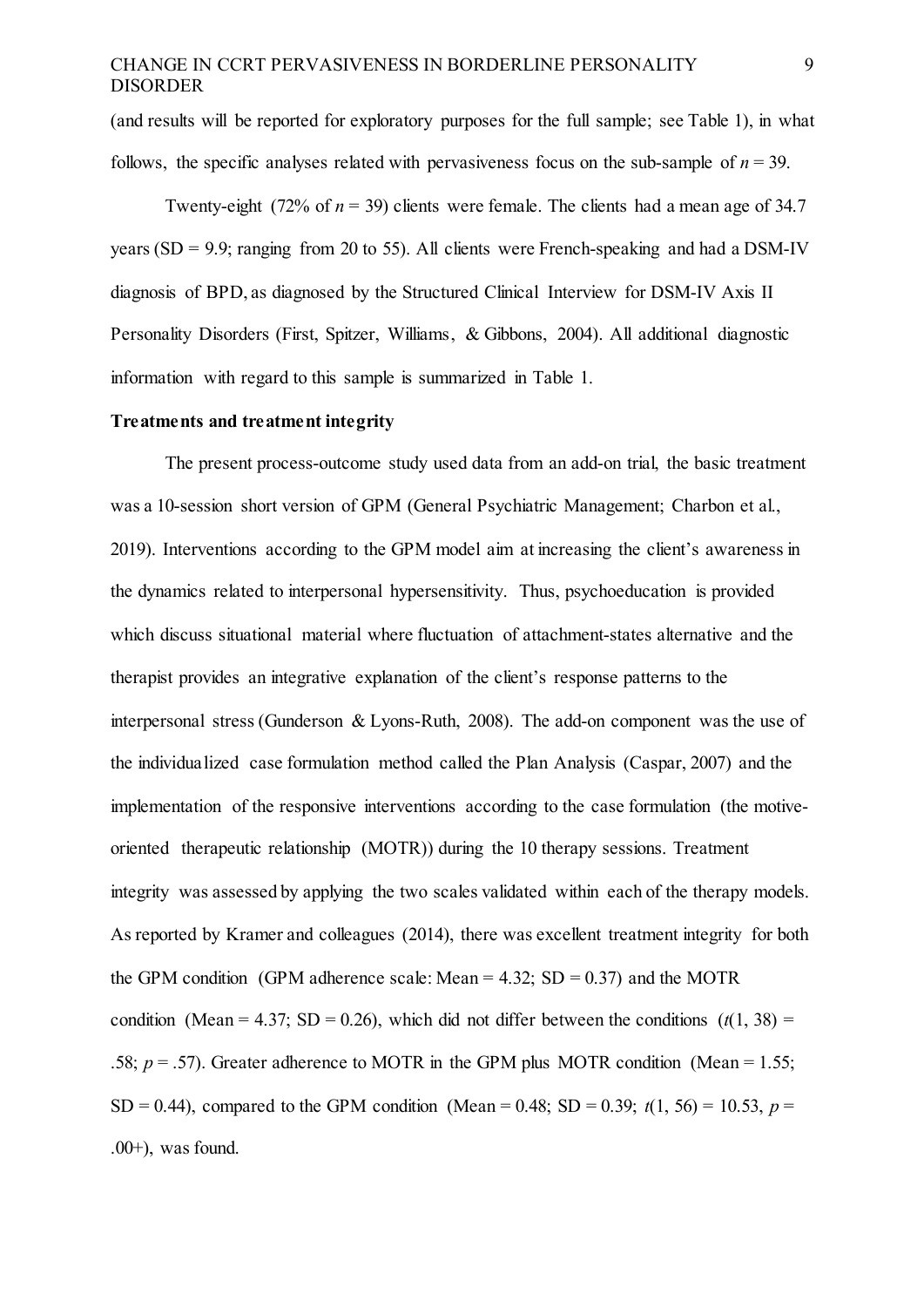#### **Instruments**

*Outcome Questionnaire-45.2* (OQ-45; Lambert, et al., 1996). This self-report questionnaire encompasses 45 items and measures the level of distress. The validation coefficients of the original English version are satisfactory, as well as for the French version used in the present study. Cronbach's alpha for this sample was .95.

*Inventory of Interpersonal Problems* (IIP-64; Horowitz et al., 1987) is a self-report measure assessing interpersonal functioning with 64 items. The validation coefficients of the original English version are satisfactory, as well as for the French version used in the present study. Each item was rated on a 5-point Likert scale (from  $0 =$  not at all to  $4 =$  very much). Cronbach's alpha for this sample was .91.

*Borderline Symptom List* (BSL-23; Bohus et al., 2009). This self-report questionnaire assesses specific borderline symptomatology using 23 items. It is a short version of the original BSL-95 for which excellent psychometric properties; the same was true for the short version (Bohus et al., 2009). The items are assessed using a Likert-type scale ranging from 0 (= absent) to 4 (= clearly present); an overall mean score is computed. Cronbach's alpha for the current sample was  $\alpha = .95$ .

*Core Conflictual Relationship Theme* (CCRT*;* Luborsky & Crits-Christoph, 1998). The CCRT method is an observer-rated method to psychodynamic case formulation based on research criteria (Luborsky, 1998), aiming at a process assessment of interpersonal patterns. The method identifies relationship episodes – an episode involving an explicit description of an interaction with others or with the self – in transcripts of psychotherapy sessions. These should be broken down into several components, starting with the identification of the "object" or the "Other" with whom the interpersonal pattern in being played out. The method distinguishes between a) Wish (W), b) Respose from Other (RO) and c) Response from Self (RS). The CCRT judge, after formal training, identifies these components in this order and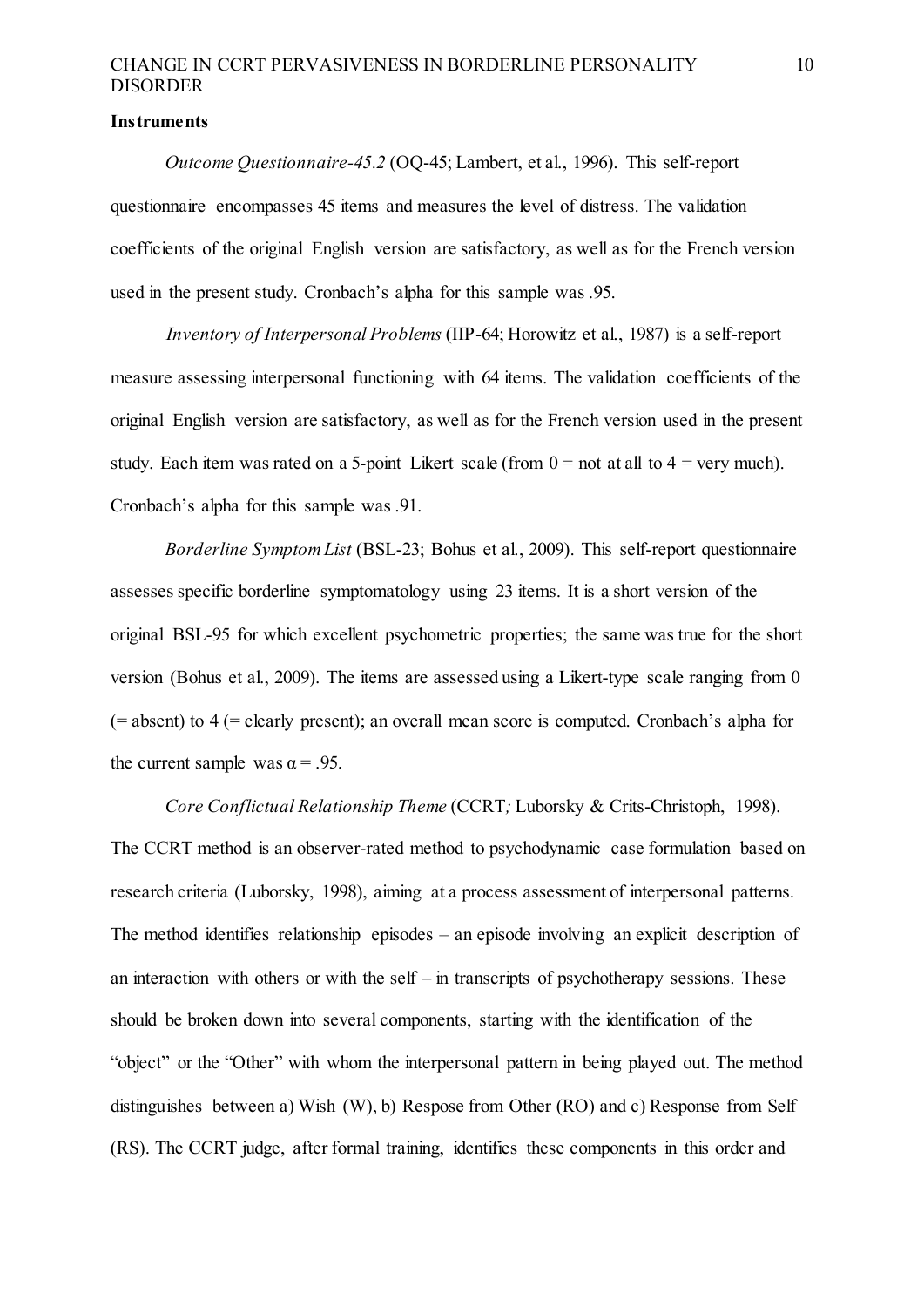scores each relationship episode with regard to the three components identified. There may be multiple Ws, ROs and RSs in each relationship episode. Scores are reported in a coding sheet with time-stamp and all three components. According to Luborsky (1998; Appendix p. 40- 42), each individual component may be associated with a specific cluster (8 possible clusters for each component W, RO, RS). The latter are the level of analysis we are interested in this study. CCRT pervasiveness is computed for each individual session as overall score, and for each of the three components separately (W, RO, RS). In order to do that, we used Crits-Christoph and Luborsky's (1998) recommendation and defined each session's pervasiveness as the relative frequency of the most prevalent cluster found in each CCRT component. For example, if the most frequent cluster (e.g., Cluster 5) is coded in 6 out of 10 instances in specific session for a specific component (and this is per se the most frequent cluster within this component), the CCRT pervasiveness of this specific component in this specific session would be 60%. The change score on CCRT-pervasiveness is computed as the difference score  $d =$  Pervasiveness (late session) – Pervasiveness (early session). Reliability and validity have been reported for the method (Barber et al., 1995; Luborsky & Diguer, 1998; Crits-Christoph, & Luborsky, 1998).

### **Procedure**

Outcome (using the OQ-45, IIP and BSL) was assessed pre- and post-therapy, and residual gain scores were computed for each of the outcome measures. We selected two sessions per case for process analyses: early (session 1) and late (session 9). Session 1 was chosen in order to have information on the very first contact and session 9 (or penultimate) was chosen to access information from the late process (i.e., we did not choose the last session because it entailed a more structured process). All interviews were video- or audio-recorded. These  $N = 114$  therapy sessions (for the  $N = 57$  sample, two per case) were transcribed word by word (out of which  $n = 39$  ( $n = 78$  sessions) were used to analyze pervasiveness due to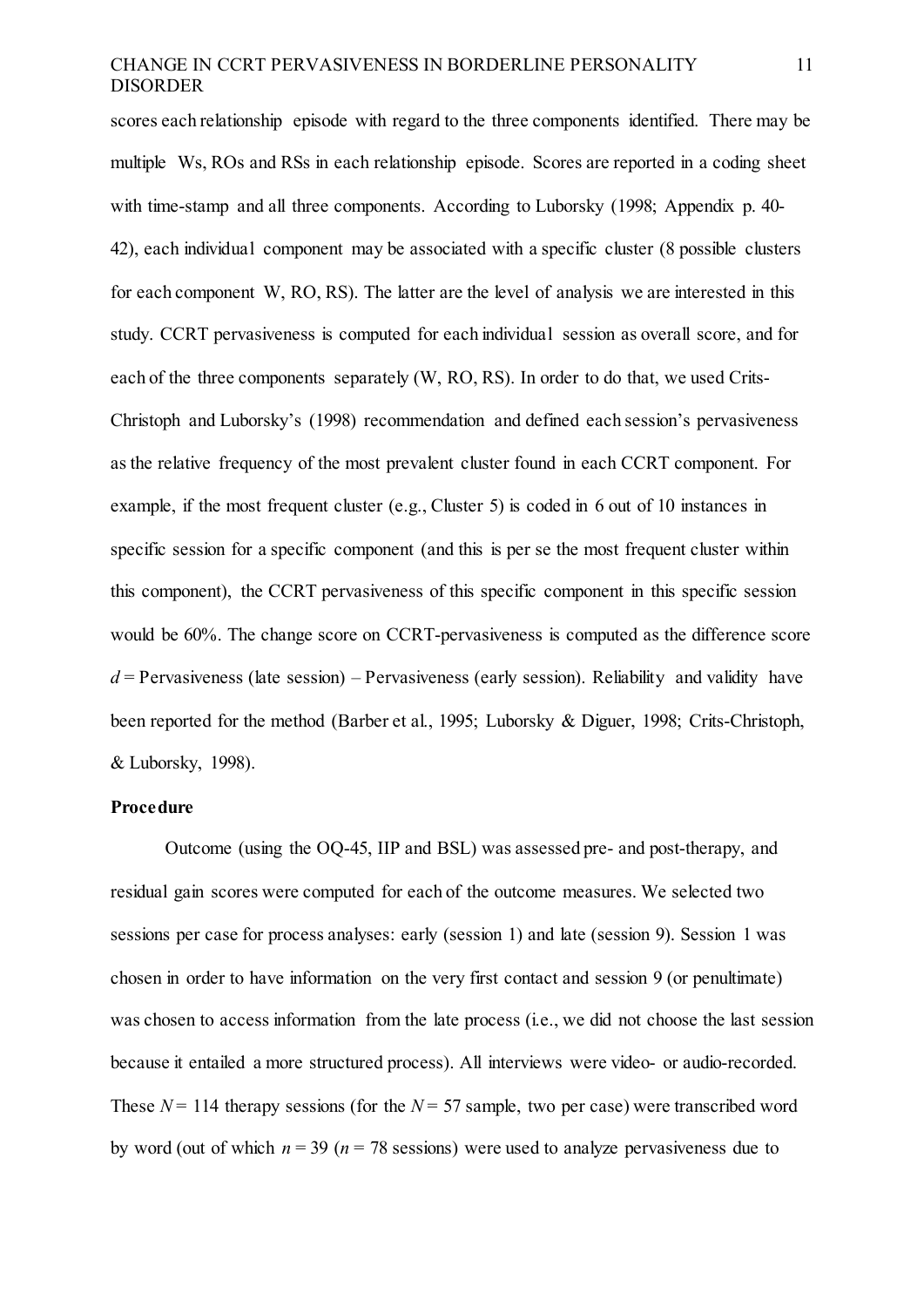exclusion criteria). The transcripts were anonymized and given a code, so the inference which session it was, was prevented to a large extent. All raters had at least 3 months of training prior to study; reliability was checked in the end of the training phase using different material and the results were satisfactory (Intra-Class Correlation Coefficients (ICCs) > .75). Raters were unaware of the study hypotheses.

#### **Data Analytic Strategy**

For the preliminary analyses, a series of *t*-tests, and independent Paired Sample *t*-tests were conducted. In order to test hypothesis 1, we conducted a series of Paired Sample t-tests for each of the components of the CCRT, comparing early vs late-in treatment, and in order to test hypothesis 2, w conducted Pearson's correlations between symptom change and change in CCRT pervasiveness over time, as well as a logistic regression on the dichotomous change score of the overall CCRT pervasiveness. For the latter, each individual received a dichotomous score ( $0 =$  no change vs 1 = change in pervasiveness between early and late sessions) for each three CCRT components. In order to compute change in pervasiveness in *any* CCRT component, we classified individuals with any change (i.e., on any of the three components), as opposed to individuals whose percentage of pervasiveness did not change in all the three CCRT components. This specific score was defined given the short intervention: we wanted to know whether between intake and four months of treatment, any change on pervasiveness would be associated with symptom change differently than no change at all.

#### **Results**

## **Preliminary results**

Table 1 reports the between-group comparisons for a number of sociodemographic variables (gender, marital status, employment and age) and clinical variables (medication, number of BPD symptoms, number of current axis I disorders and number of current additional personality disorders). All these comparisons demonstrate between-group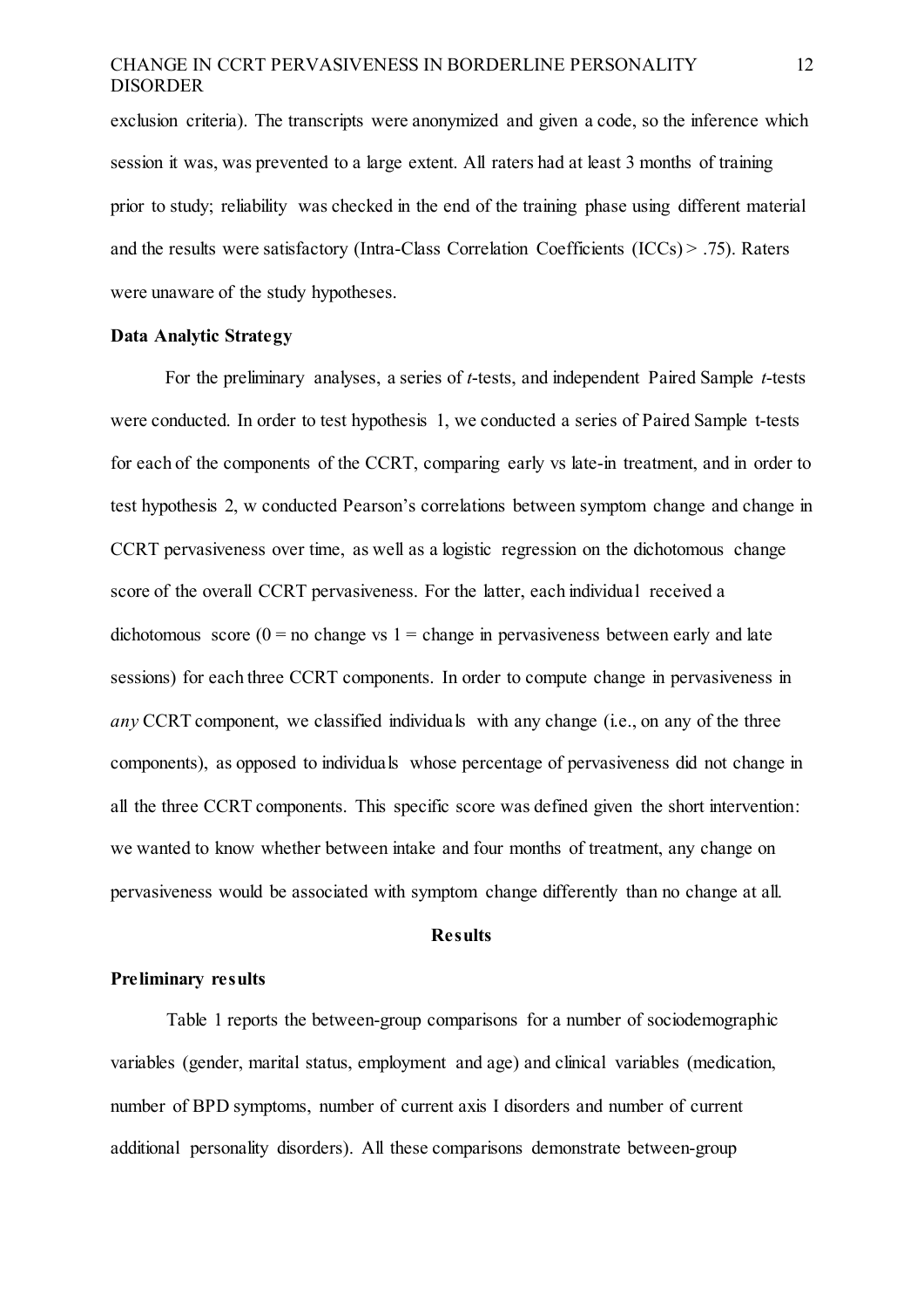equivalence for our sample. Since the main analyses were carried out on the sub-sample of n  $=$  39, given the inclusion criteria, we compared this sub-sample ( $n = 39$ ) with the full sample  $(N = 57)$  on all indexes reported in Table 1. All these comparisons demonstrate betweengroup equivalence. The sub-sample represents sufficiently well the larger sample.

Table 2 reports the within-participant comparisons for the symptom levels (general distress, interpersonal problems and borderline symptoms) which demonstrates the potential effect of the treatment on outcome (although the design does not allow to firmly conclude that these effects are attributable to treatment). All tests revealed to be statistically significant, which speaks in favor of pre-post symptom reduction. In order to demonstrate between-group equivalence in terms of pre-post symptom reduction, we performed additional Paired Samle *t*tests (on each change variable) which yielded no between group-differences (OQ: *t*(1, 37) = 1.52,  $p = .14$ ; IIP:  $t(1, 37) = 1.85$ ,  $p = .07$ ; BSL:  $t(1, 37) = -0.68$ ,  $p = .50$ ).

Inter-rater reliability for the coding of the Core Conflictual Relationship Theme (CCRT) was established using Intra-Class Coefficients (1, 2) on a randomly selected subsample of 24 sessions (21% reliability sample) using pairwise comparisons between eight different raters. These were established for each CCRT component on the level of the clusters (8 per component); for Wish the average reliability was  $.77$  (SD =  $.10$ ; ranging between  $.56$ and .95), for Response from Other the average reliability was .79 (SD = .10; ranging between .61 and .98) and for Response from Self the average reliability was .80 (SD = .09; ranging between .63 and .94).

In total,  $N = 640$  relationship episodes were analyzed in this sample ( $n = 346$  for early sessions and  $n = 294$  for late sessions, for the initial sample of  $N = 57$  clients). For the early session, we found the following clusters being the most frequent. Clients presented with the wishes to be loved and understood (22%), to be controlled, hurt and not responsible (21%), to assert oneself and to be independent (14%) and to be distant and avoid conflicts (14%). They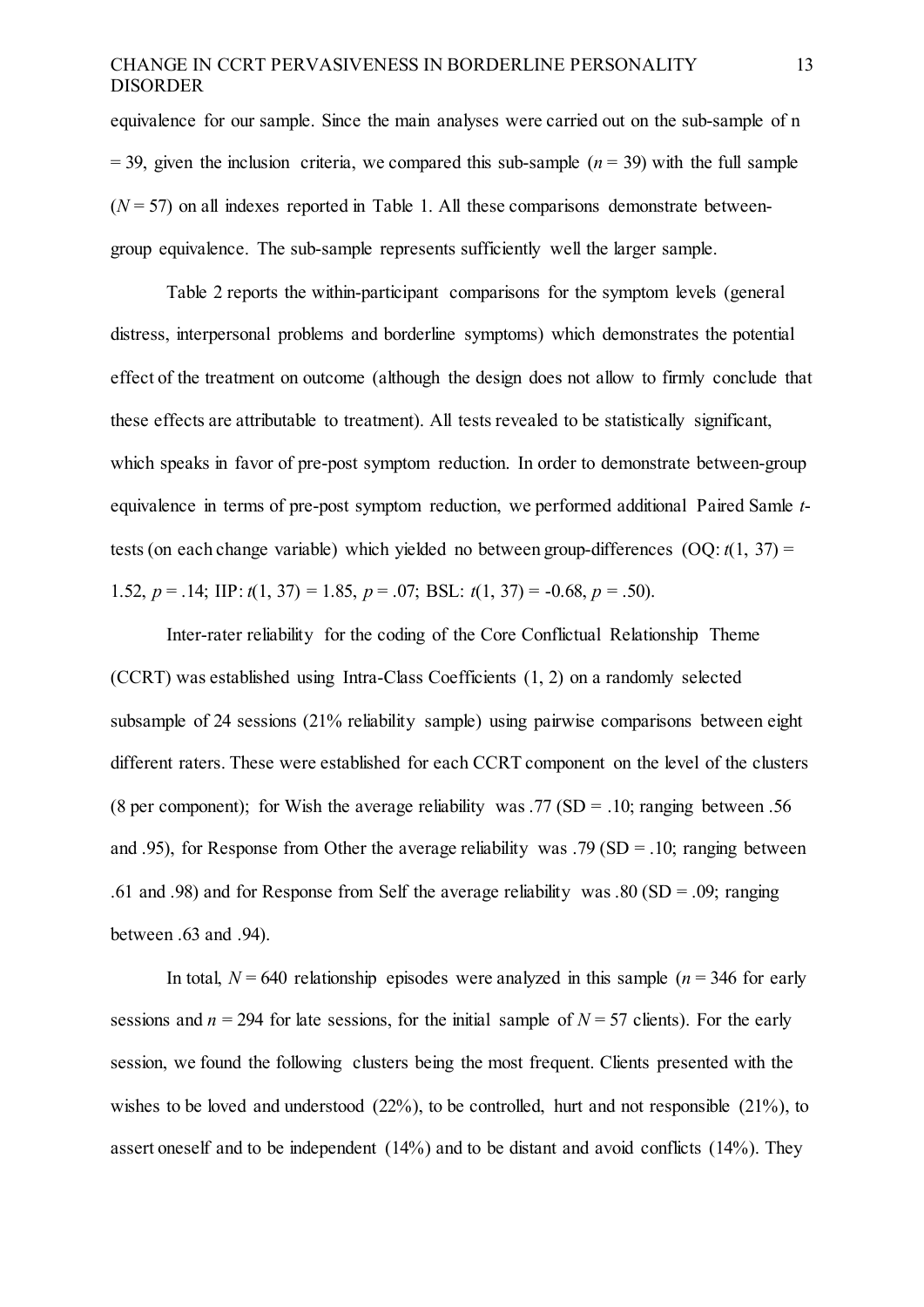presented with the response from others in terms of the other being rejecting and opposing (49%), the other being helpful (14%) and the other being upset (11%), and they presented with a response from self in terms of being disappointed and depressed (27%), being helpless (20%) and being respected and accepted (12%). For the late session, we found the following clusters being the most frequent. Clients presented with the wishes to be loved and understood (20%), to be close and accepting (19%) and to achieve and help others (16%); they presented with the response from others in terms of the other being rejecting and opposing  $(46%)$ , the other being helpful (12%), the other being bad (9%), the other being upset (9%) and the other liking the self (9%), and they presented with a response from self in terms of being disappointed and depressed (32%), being respected and accepted (14%) and being helpless  $(13\%)$ .

#### **Lessening of the pervasiveness ofthe Core Conflictual Relationship Themes over time**

A paired sample *t*-test revealed that pervasiveness of the CCRT-Wish did not change between session 1 and 9. The mean wish pervasiveness at session 1 was  $42.07\%$  (SD = 17.03), at session 9 41.80% (SD = 14.72; *t* (1, 38) = .08 [95% confidence interval: -6.10 – 6.62],  $p = .93$ ).

A paired sample *t*-tests revealed that pervasiveness of the CCRT-Response from Other did not change between session 1 and 9. The mean response from other pervasiveness at session 1 was 57.16% (SD = 24.17), at session 9 56.85% (SD = 18.29; *t* (1, 38) = .08 [95% confidence interval: -7.89 – 8.49], *p* = .94).

A paired sample *t*-tests revealed that pervasiveness of the CCRT-Response from Self changed between session 1 and 9. The mean response from self pervasiveness at session 1 was 46.93% (SD = 17.69), at session 9 40.66% (SD = 9.80; *t* (1, 38) = 1.78 [95% confidence interval: -0.85 – 13.38], *p* = .048).

#### **Relating change in pervasiveness to symptom change**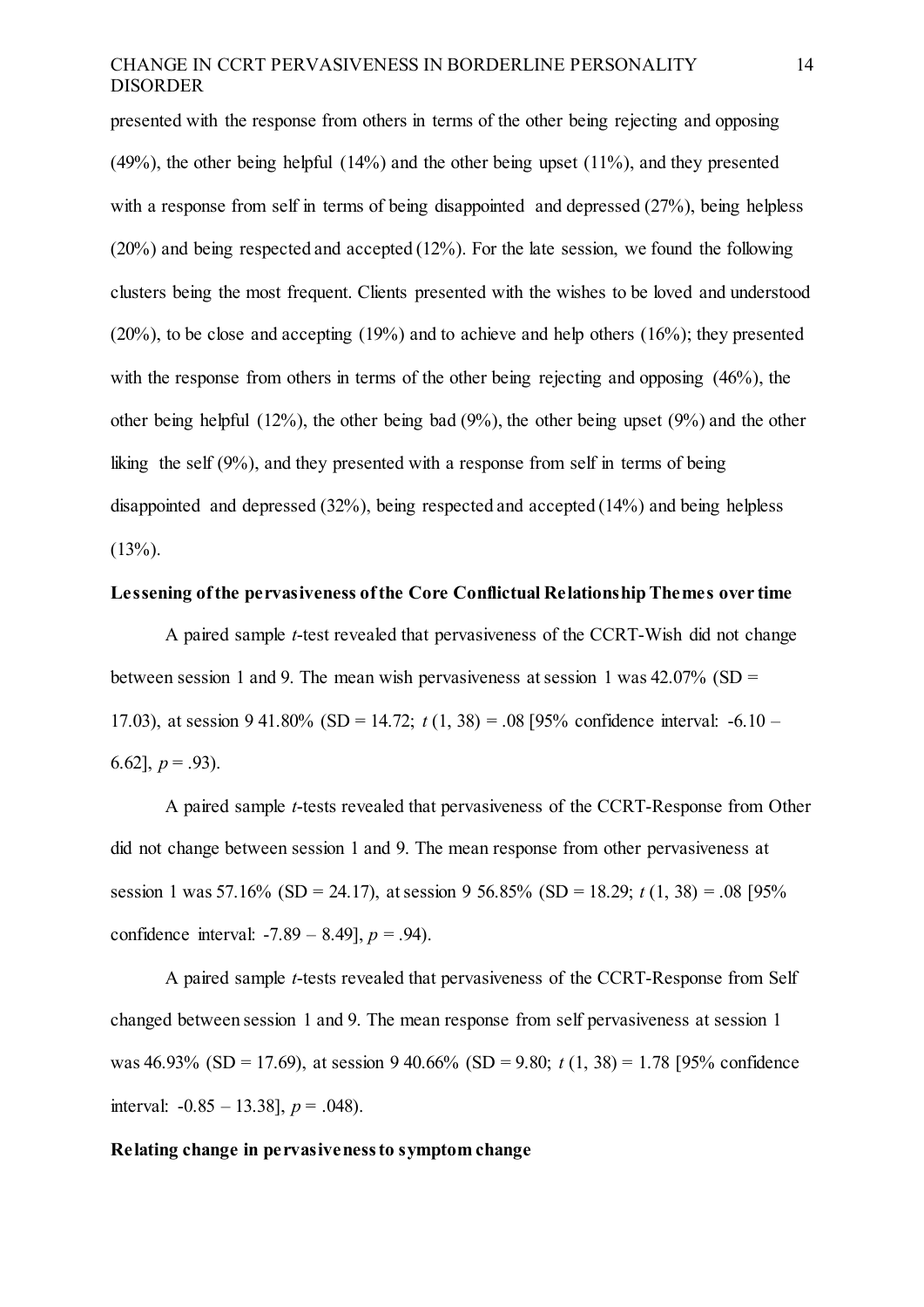A series of Pearson correlations revealed no significant links between change scores on any of the CCRT pervasiveness change for each component (Wish, Response from Other, Response from Self) with any of the symptom change variables (general distress, interpersonal problems, borderline symptoms). These correlations ranged between -.19 and .22 (all non-significant).

A binary logistic regression using the dichotomous change score of CCRT pervasiveness (all three components together) revealed a different picture. We found that this CCRT pervasiveness dichotomous change score did not predict change in  $OQ-45$  (B = -0.03;  $ES = 0.02$ ; Wald = 1.32;  $p = 0.25$ ; Rsquare Nagelkerke = 0.05) and did not predict change in IIP (B = -0.77; ES = 0.90; Wald = 0.73;  $p = 0.39$ ; Rsquare Nagelkerke = 0.03), but it did predict change in BSL (B =  $-0.86$ , ES =  $0.52$ : Wald =  $2.72$ :  $p = .047$ ; Rsquare Nagelkerke = .13). Thus, the latter result represents the only significant relationship with outcome, with a small percentage of variance explained.

#### **Discussion**

The present process-outcome analysis had as objective to explore whether the pervasiveness of interpersonal patterns, as assessed with the CCRT formulation method, changes over the course of brief treatment for borderline personality disorder (BPD), and whether such changes are related with symptom relief. As such, the present study represents an additional step to investigate whether socio-cognitive processes play a key role in the salutogenesis explaining recovery in personality disorders – as psychodynamic theory would predict.

Our study suggested that the pervasiveness of clinically relevant, and individualized formulation of the contents of client's core conflictuality, using the CCRT, tended to decrease over the course of brief treatment. This was specifically observed on the level of the more fluctuating, and state-dependent, component that is the Response from the Self, while the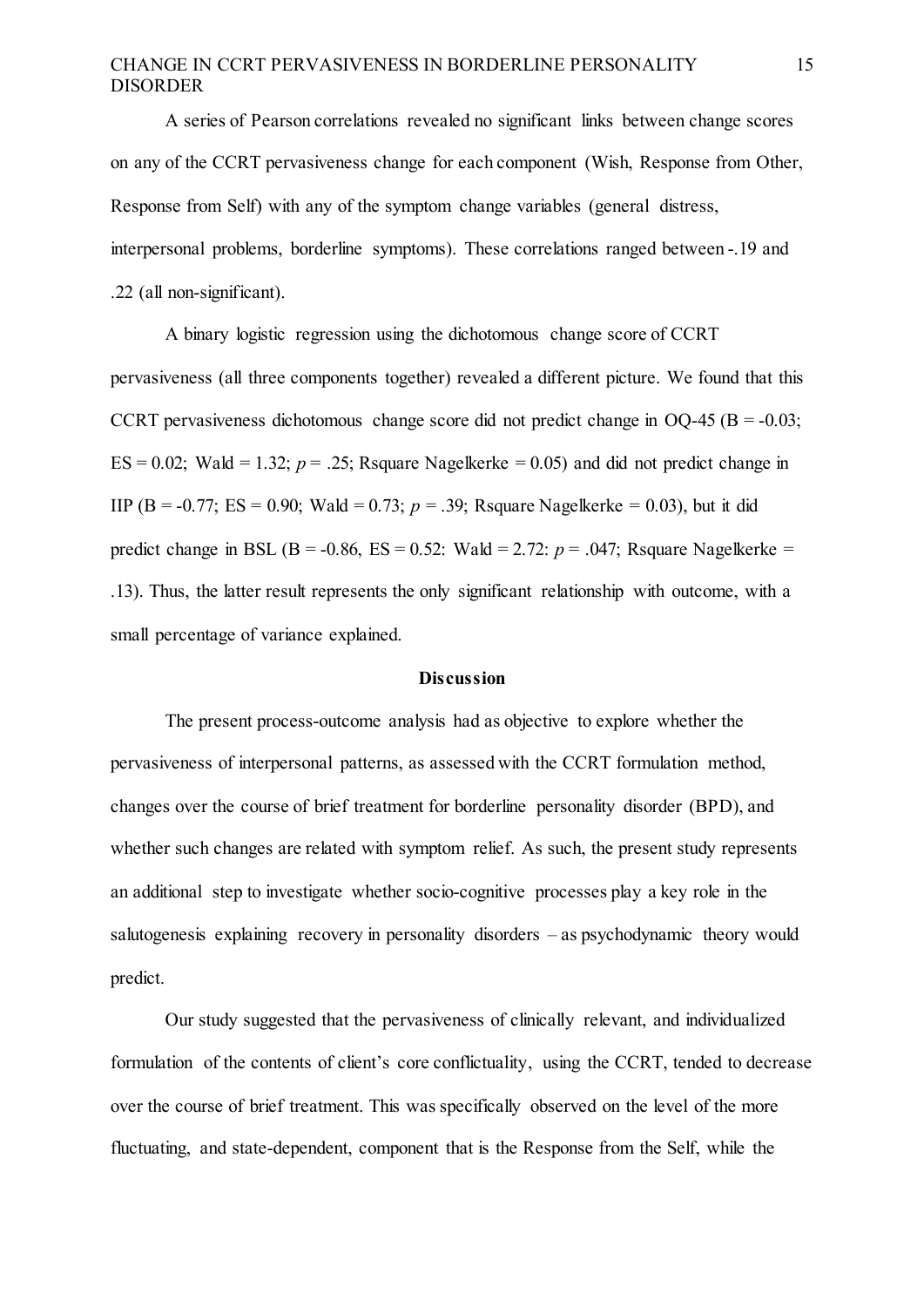CCRT components of the Wish and the Response from the Other remained unchanged on average. This observation is consistent with earlier reports on change in CCRT pervasiveness across long-term psychodynamic psychotherapy (Crits-Christoph et al., 1998; Staats et al., 1998; Wilczek et al., 2004). While our results highlight a significance for the Response from Self, which tends to fluctuate more strongly than the other two components (Crits-Christoph et al., 1998), they are still remarkable, because a) the disorder studied is thought to require long-term treatment for core psychopathology to change, and because b) the treatment studied was a time-limited treatment not longer than four months. This result is particularly noteworthy, because our observations are not consistent with a rather small sample of  $N = 24$ clients undergoing brief psychodynamic treatment (Lunnen et al., 2004) which did not find any changes in CCRT pervasiveness. Our results may be explained by BPD's core psychopathology: according to Gunderson et al. (2008), we may expect change in interpersonal patterns related with BPD's core hypersensitivity – in particular the aspects related with the Self explaining possibly an increase in the client's agency for change –, despite the long-standing disorder.

From a qualitative-descriptive viewpoint, it is interesting to note that our sample presented with specific conflictual CCRT components. In the early therapy session, the clients presented mostly with wishes in the cluster related with wanting to be loved and understood (including to be accepted and liked), with responses from others being rejecting and opposing (including disliking, opposing and hurting the Self) and with responses from the Self as feeling disappointed and depressed (including being angry and jealous). Note that this detailed qualitative analysis revealed that in the beginning of treatment, clients displayed both regressive and progressive wishes, while in the end, only progressive wishes were present. This observation towards more progressive wishes may represent as seed for change which may only become visible later in the trajectory of the client's recovery. From a quantitative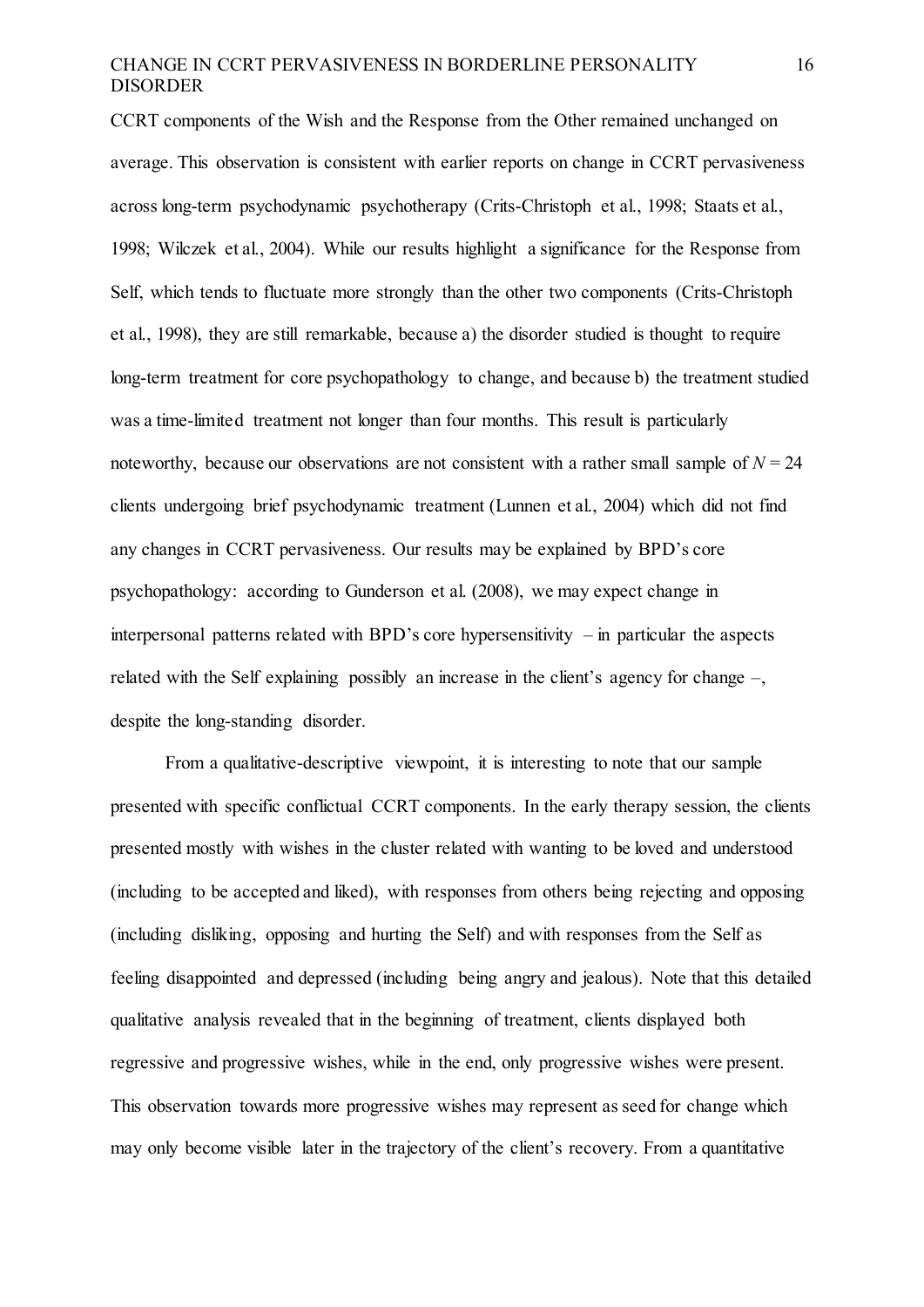viewpoint, the most frequent CCRT constellation appeared to only slightly shift over the course of treatment, echoing both the significant change in Response from Self pervasiveness and the mean stability of the other two CCRT components.

Changes in CCRT pervasiveness are conceived to be central in psychodynamic psychotherapy for borderline personality disorder (BPD). As formulated core of BPD, *interpersonal hypersensitivity* – and the client's capacity to make use of the state-dependent shifts from secure to insecure (and back to secure) interpersonal patterns – may be understood as a central explanatory mechanism of change in treatment, irrespective of the treatment modality. In psychiatric treatments informed by psychodynamic theory, such as studied in the present report, the client's increased capacity to make productive use of the model of interpersonal hypersensitivity in order to regulate his/her emotions and to effectively respond to interpersonal stress, is put forward. For this reason and because of the brevity of the treatment, it is important to investigate the links between changes in pervasiveness in *each*  CCRT component, as well as a global change in the pervasiveness in *any* CCRT component. Interestingly, when taken separately – component by component  $-$ , no relationships with the symptom reduction after four months of treatment were found. However, when defining the change in pervasiveness as a change in *any* component of the CCRT, we found a small effect explaining the reduction of borderline symptoms by the decrease in CCRT pervasiveness. This effect was not found for general symptom load and distress, nor for interpersonal problems, making this result particularly specific to an effect possibly related to a BPD specific treatment.

According to Kazdin (2009), a mechanism of change in psychotherapy is empirically confirmed when a series of conditions are present, including theoretical embedding, the association between the mechanism and outcome, consistency across studies, a time-sensitive measurement plan, specificity from other constructs, the dosage being related with the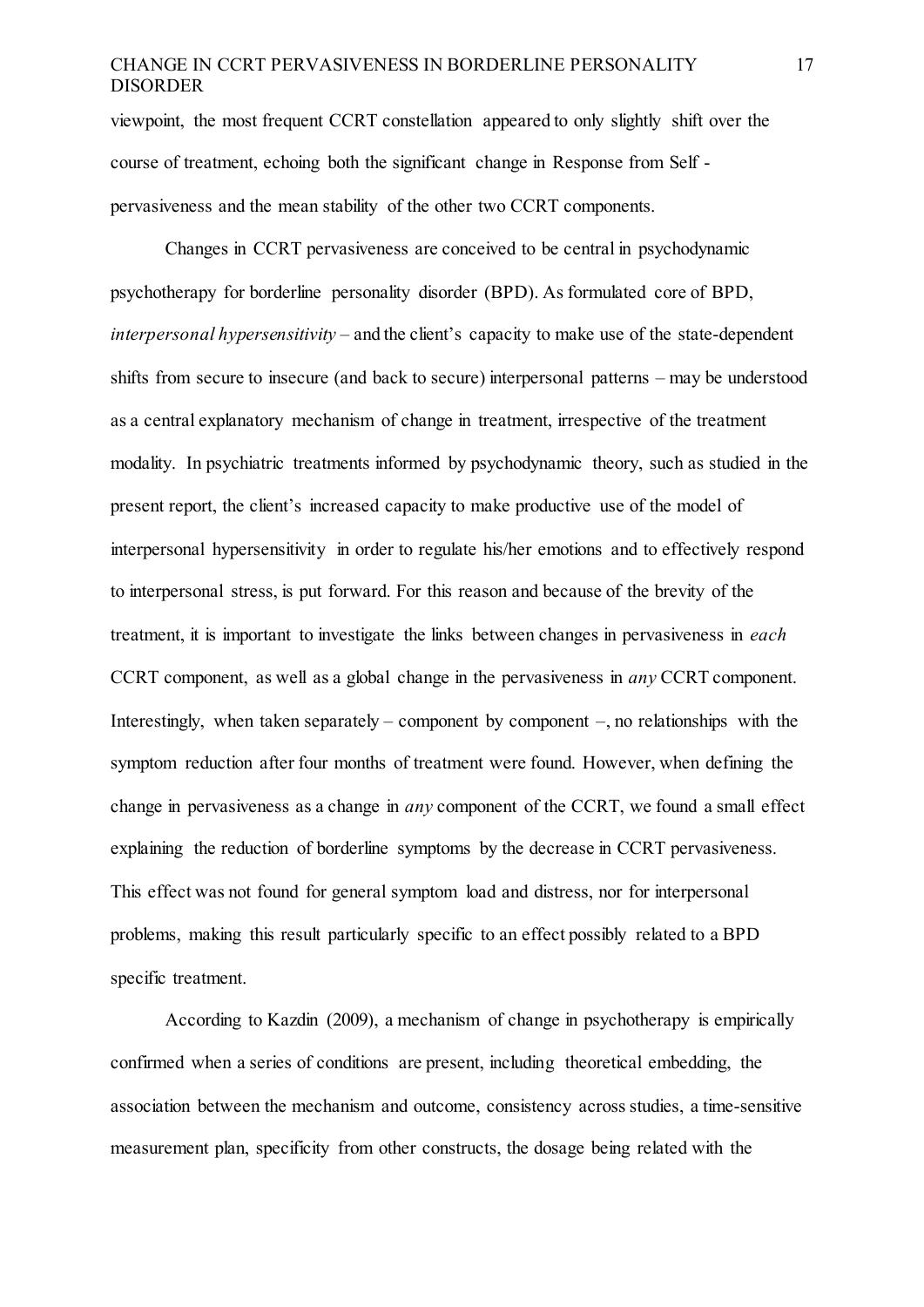gradient of change, and demonstration in experimental contexts. While change in the pervasiveness of interpersonal patterns is theoretically relevant for the studied disorder and treatment (Gunderson et al., 2008) and the present study tentatively suggested association between any change in pervasiveness and change in borderline symptoms, adding up to consistency across studies on socio-cognitive change variables in psychotherapy (e.g., Hoglend et al., 2019), the other criteria outlined by Kazdin remain unaddressed. In order to confirm socio-cognitive change as more convincing mechanism of change in treatments for BPD, research should use time-sensitive measurement plans of the mechanism and the outcome (Hoglend et al., 2019; Kramer et al., 2017), differentiate and compare in the same study design socio-cognitive change from other change variables (such as emotional change, in order to demonstrate conceptual specificity; Hoglend et al., 2019), control dosage and carry out a controlled study where this particular mechanism is tested experimentally.

The current study presents with a number of clinical implications. Case formulation using CCRT may be used in psychotherapy training and the effect of such a formulation should be assessed in further studies. Formulating precisely the individual's inner conflictuality may help increase empathy for the client, and help develop specific contents for psychodynamically accurate interpretations (Luborsky, 1998c; Perry et al., 2019). This may also contribute to a productive working-through of the core conflicts as they emerge in the transference relationship with the psychotherapist. We would advise therapists working with client with BPD to focus on the Response from Self component of the CCRT early in therapy, which may be paralleled to the use of specific interventions targeting defense mechanisms, fostering change in clients towards more health-oriented progressive expressions of wishes.

The current study presents with a number of limitations. Given the exploratory nature of the process analysis, the number of observations is limited, although our statistical approach was adjusted to the limited power and conclusions are formulated tentatively.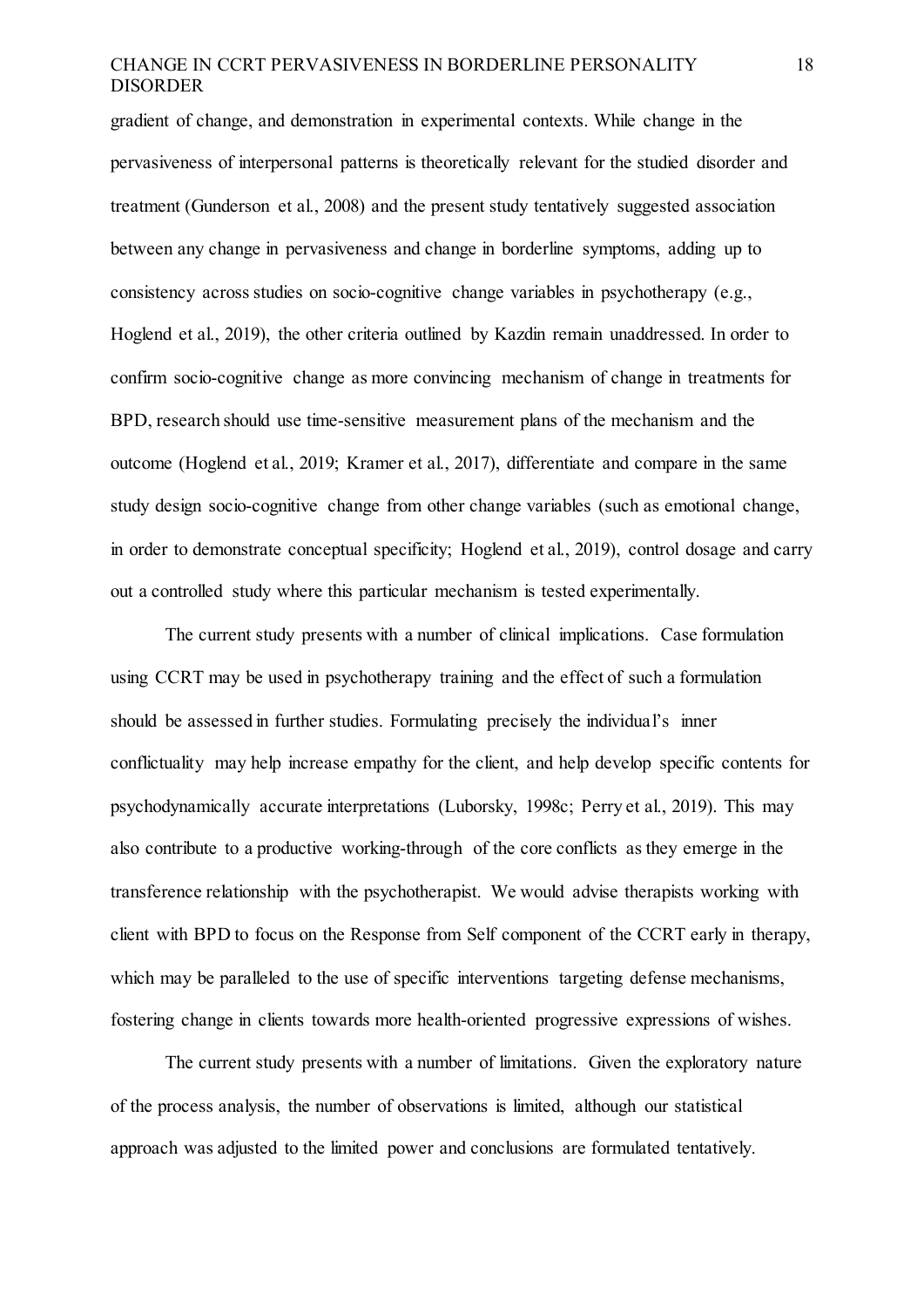Symptom levels were only assessed by the clients themselves (i.e., self-reported). The observation that a certain number of clients had at least one session (out of two assessed) with less than two relationship episodes, requiring them to be excluded from the computation of the central hypothesis, limits generalizability and also limits the application of the CCRT to all psychiatric treatments for which a central discussion point concerns symptomatic management, at the expense of relationship episodes. By definition, CCRT codings require the information from the relationship episodes which may also be collected in structured research interviews such as the relationship anecdote paradigm, or the adult attachment interview. Pervasiveness was only assessed twice for each individual in the study. This prevented us to conduct a formal analyses of the mechanistic role of change in CCRTpervasiveness, requiring several time-points of assessment over time, in order to be able to differentiate the effect of the mechanism from the effect of the treatment (Kramer et al., 2017), which was confounded in the present design. Therefore, it cannot be ruled out that the early-in-treatment symptom change drives the change in CCRT-pervasiveness. In addition, we did not assess the therapist impact on the CCRT components which, in particular in treatments with clients with PDs, may be both a possibly relevant antecedents and consequences to the client in-session presentation in terms of activated interpersonal patterns.

Nevertheless, the present study is adding to the literature of understanding the psychological underpinnings of psychotherapy for borderline personality disorder. One particular strength of the present study is the use of a process-based methodology which focused on the in-session contents of problematic interpersonal patterns, as assessed by validated methodology. This study was able to show that the pervasiveness of the specific component of core interpersonal conflictuality related with the response from the Self, as assessed by the CCRT formulation method, lessens, and this change may be related with specific symptom change in brief psychiatric treatment.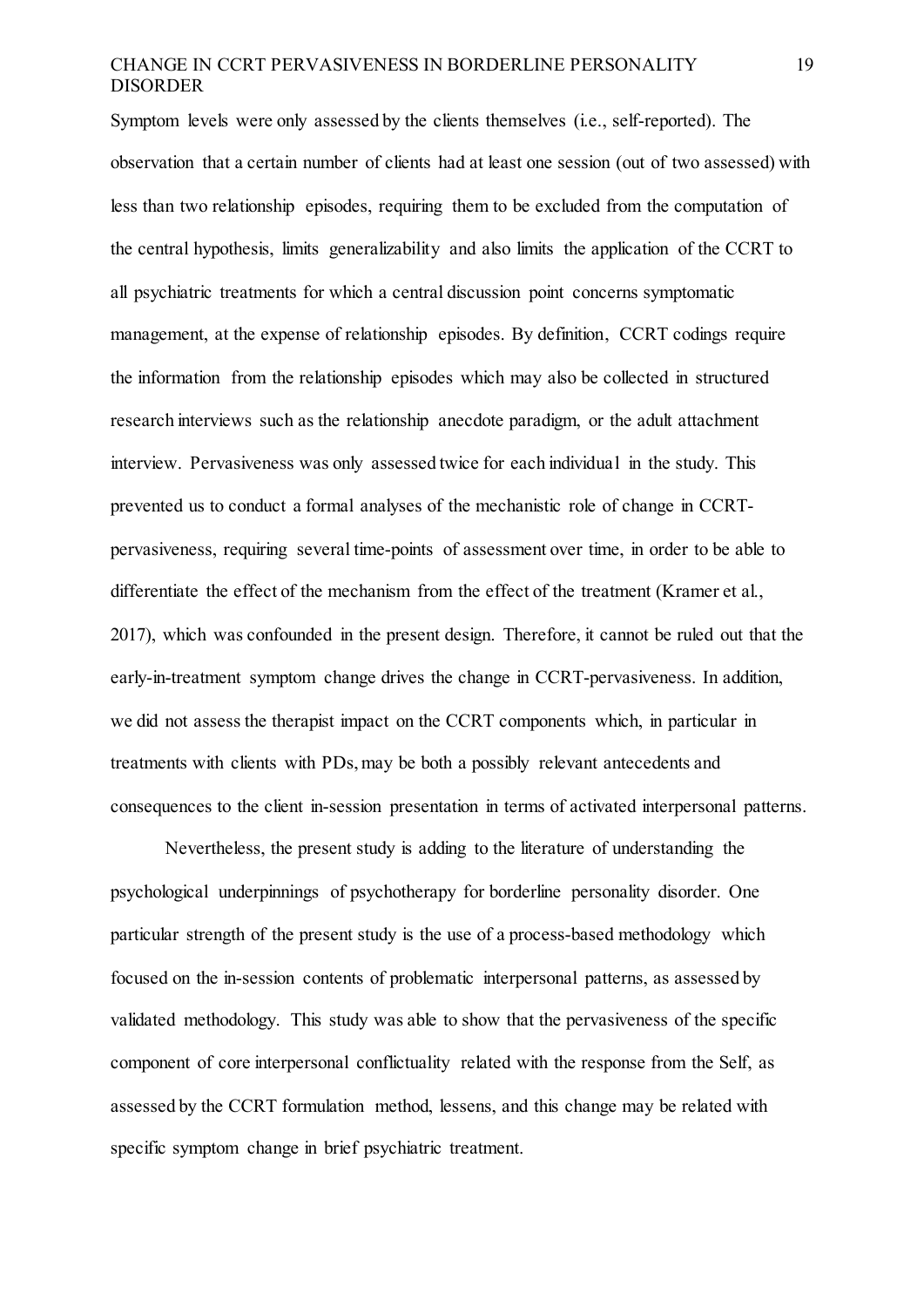#### **References**

- Barber, J. P., Luborsky, L., Crits-Christoph, P., & Diguer, L. (1995). A comparison of core conflictual relationship themes before psychotherapy and during early sessions. *Journal of Consulting and Clinical Psychology, 63*(1), 145-148. doi:10.1037/0022- 006X.63.1.145
- Bohus, M., Kleindienst, N., Limberger, M. F., Stieglitz, R.-D., Domsalla, M., Chapman, A. L., . . . Wolf, M. (2009). The short version of the Borderline Symptom List (BSL-23): development and initial data on psychometric properties. *Psychopathology, 42*(1), 32- 39.
- Caspar, F. (2007). Plan Analysis. In T. D. Eells (Ed.), *Handbook of Psychotherapy Case Formulations. Second Edition* (pp. 221-289). New York: Guilford Press.
- Charbon, P., Kramer, U., Droz, J., & Kolly, S. (2019). Implementation of good psychiatric management in 10 sessions. In L. W. Choi-Kain & J. G. Gunderson (Eds.), *Applications of Good Psychiatric Management for Borderline Personality Disorder: A Practical Guide* (pp. 233-52). Washington, D. C. : American Psychiatric Press.
- Choi-Kain, L. W., Albert, E. B., & Gunderson, J. G. (2016). Evidence-based treatments for borderline personality disorder: implementation, integration, and stepped care. *Harvard Review of Psychiatry, 24*(5), 342-56.
- Crits-Christoph, P., & Luborsky, L. (1998). Changes in CCRT pervasiveness during psychotherapy. In L. Luborsky & P. Crits-Christoph, (Eds.). *Understanding transference: The core conflictual relationship theme method* (pp. 151- 164).Washington, DC: American Psychological Association.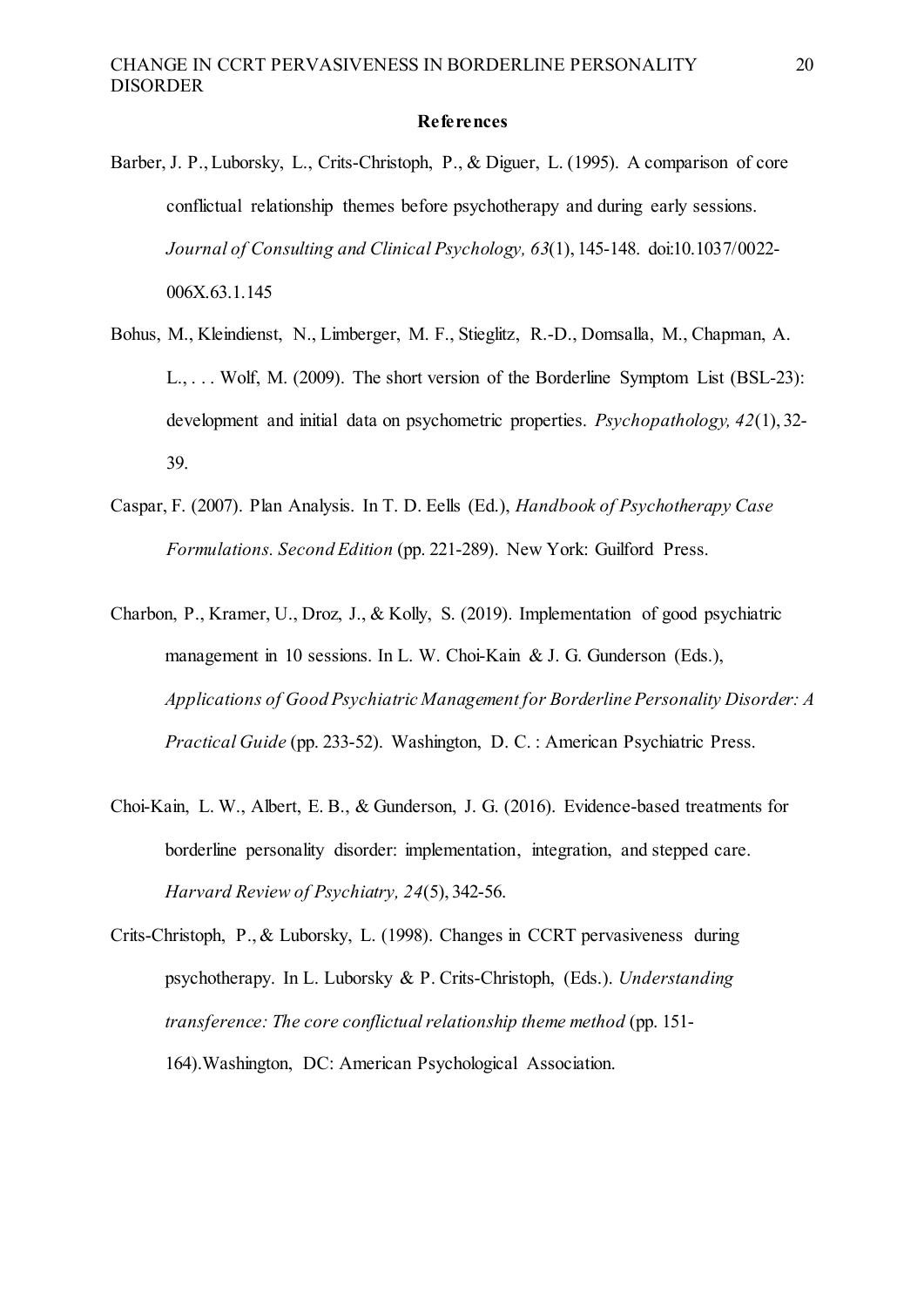- Drapeau, M., Perry, J. C., & Koerner, A. (2009a). An empirical examination of three models of the interpersonal functioning of patients with borderline personality disorder. *Psychiatry, 72*(2), 143-153.
- Drapeau, M., Perry, J. C., & Koerner, A. (2012). Interpersonal patterns in borderline personality disorder. *Journal of Personality Disorders, 26*(4), 583-592.
- Drapeau, M., & Perry, J. C. (2009b). The core conflictual relationship themes (CCRT) in borderline personality disorder. *Journal of Personality Disorders, 23*(4), 425-431.
- Fertuck, E. A., Jekal, A., Song, I., Wyman, B., Morris, M. C., Wilson, S. T.,… Stanley, B. (2009). Enhanced "Reading the Mind in the Eyes" in borderline personality disorder compared to healthy controls. *Psychological Medicine, 39*(12), 1979-1988. Doi: 10.1017/S003329170900600X
- First, M. B., Spitzer, R. L., Williams, J. B. W., & Gibbons, M. (2004). *Structured Clinical Interview for DSM-IV*. New York: Biometrics Research Dpt.
- Grenyer, B. F. (2014). An integrative relational step-down model of care: the project air strategy for personality disorders. *The Australian Clinical Psychologis*t *ACPARIAN, 9*(8-13).
- Gunderson, J. G. (2016). The emergence of a generalist model to meet public health needs for patients with borderline personality disorder. *American Journal of Psychiatry, 173*(5), 452-8.
- Gunderson, J. G., & Lyons-Ruth, K. (2008). BPD's interpersonal hypersensitivity phenotype: A gene-environment-developmental model. *Journal of Personality Disorders, 22*(1), 22-41.
- Hegarty, B. D., Marceau, E. M., Gusset, M., & Grenyer, B. F. S. (2020). Early treatment response in psychotherapy for depression and personality disorder: links with core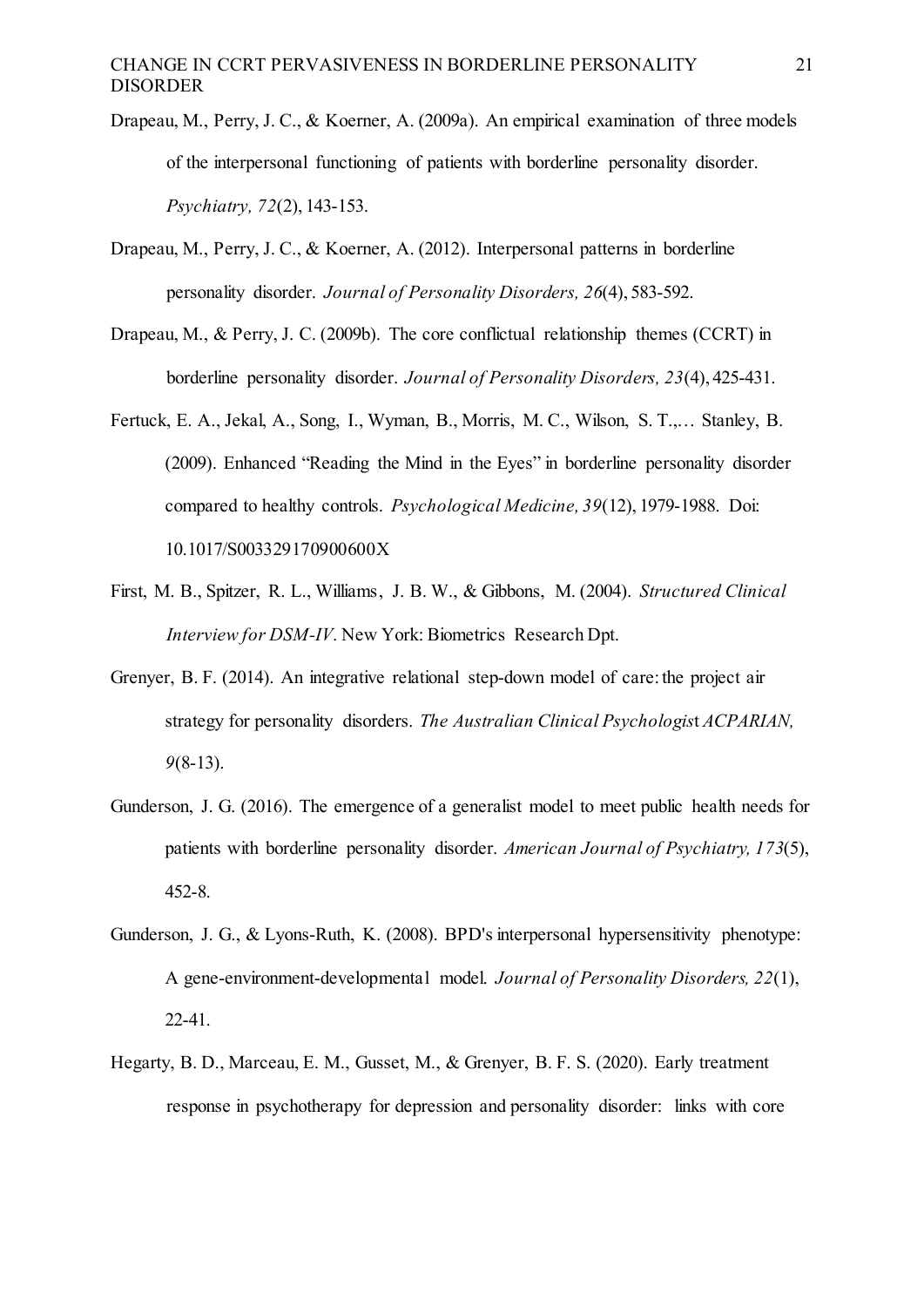conflictual relationship themes. *Psychotherapy Research, 30*(1), 112-123. Doi: 10.1080/10503307.2019.1609114.

- Hoglend, P., & Hagtvet, K. (2019). Change mechanisms in psychotherapy: both improved insight and improved affective awareness are necessary. *Journal of Consulting and Clinical Psychology, 87*(4), 332-344. Doi: 10.1037/ccp0000381.
- Horowitz, L. M., Rosenberg, S. E., Baer, B. A., Ureño, G., & Villaseñor, V. S. (1988). Inventory of interpersonal problems: psychometric properties and clinical applications. *Journal of Consulting and Clinical Psychology, 56*(6), 885-892. Doi: 10.1037//0022- 006X.56.6.885
- Kazdin, A. E. (2009). Understanding how and why psychotherapy leads to change. *Psychotherapy Research, 19*(4-5), 418-428.
- Kramer, U. (2019). Personality, personality disorders, and the process of change. *Psychotherapy Research, 29*(3), 324-336. doi : 10.1080/10503307.2017.1377358
- Kramer, U., Beuchat, H., Grandjean, L., & Pascual-Leone, A. (2020). How personality disorders change in psychotherapy: A concise review of process. *Current Psychiatry Reports, 22*, 41*.* Doi: 10.1007/s11920-020-01162-3.
- Kramer, U., Keller, S., Caspar, F., de Roten, Y., Despland, J.-N., & Kolly, S. (2017). Early change in coping strategies in responsive treatments for borderline personality disorder. *Journal of Consulting and Clinical Psychology, 85*(5), 530-535*.* Doi: 10.1037/ccp0000196
- Kramer, U., Kolly, S., Berthoud, L., Keller, S., Preisig, M., Caspar, F., Berger, T., de Roten, Y., Marquet, P., & Despland, J.-N. (2014). Effects of motive-oriented therapeutic relationship in a ten-session general psychiatric treatment of borderline personality disorder: a randomized controlled trial. *Psychotherapy and Psychosomatics, 83,* 176- 186*.* doi: 10.159/000358528.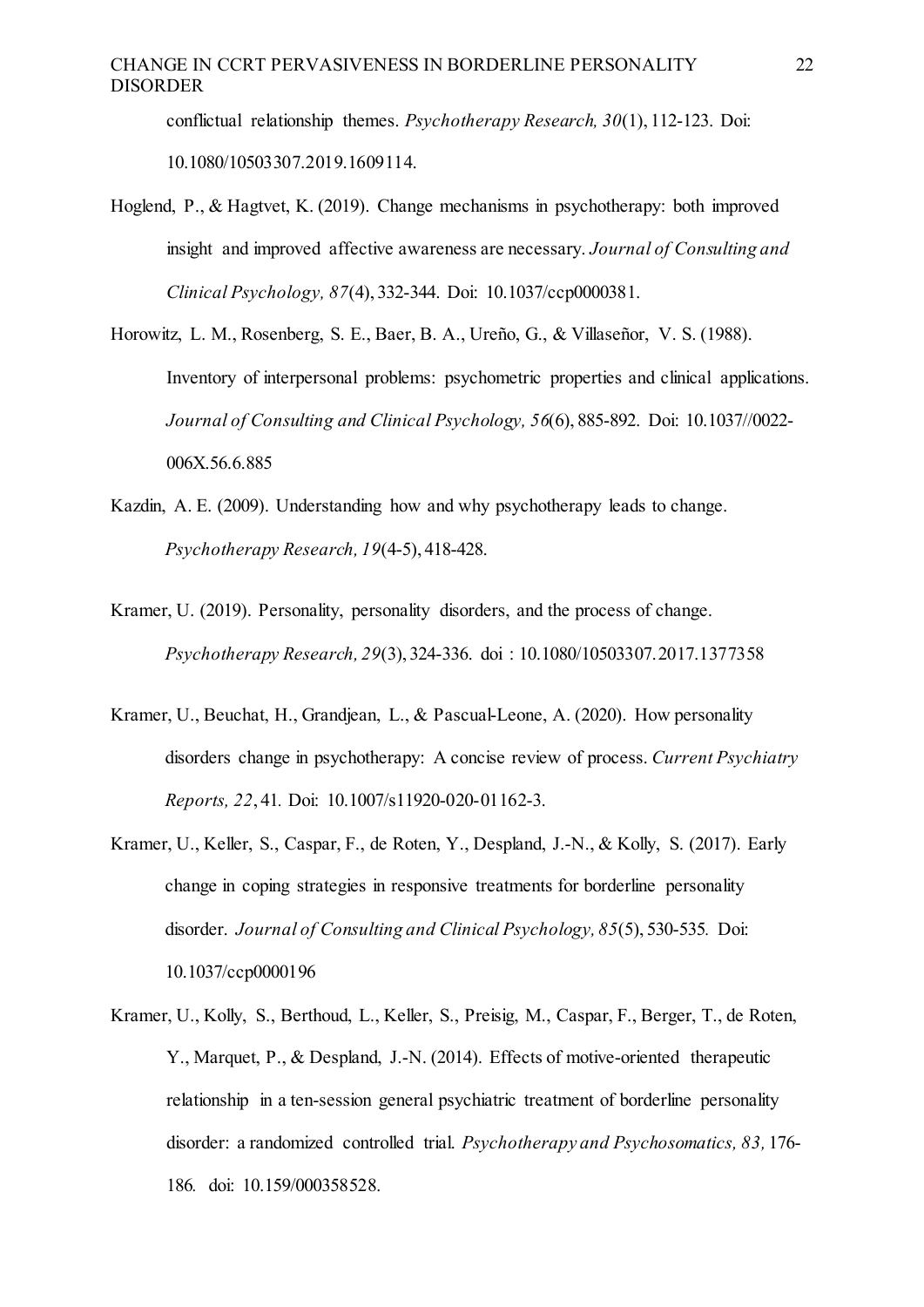Lambert, M. J., Burlingame, G. M., Umphress, V., Hansen, N. B., Vermeersch, D. A., Clouse, G. C., & Yanchar, S. C. (1996). The reliability and validity of the Outcome Questionnaire. *Clinical Psychology and Psychotherapy, 3*, 249-258.

- Lewis, K. L., Fanaian, M., Kotze, B., & Grenyer, B. F. S. (2019). Mental health presentations to acute psychiatric services: 3-year study of prevalence and readmission risk for personality disorders compared with psychotic, affective, substance or other disorders. *British Journal of Psychiatry Open, 5,* e1. Doi: 10.1192/bjo.2018.72
- Luborsky, L. (1998a). The early life of the idea for the core conflictual relationship theme method. In L. Luborsky & P. Crits-Christoph, (Eds.). *Understanding transference: The core conflictual relationship theme method* (pp. 3-13).Washington, DC: American Psychological Association.
- Luborsky, L. (1998b). A guide through the method. In L. Luborsky & P. Crits-Christoph, (Eds.). *Understanding transference: The core conflictual relationship theme method* (pp. 15-42).Washington, DC: American Psychological Association.
- Luborsky, L. (1998c). The measurement of accuracy of interpretations. In L. Luborsky & P. Crits-Christoph, (Eds.). *Understanding transference: The core conflictual relationship theme method* (pp. 197-212).Washington, DC: American Psychological Association.
- Luborsky, L., & Crits-Christoph, P. (1998). *Understanding transference: The core conflictual relationship theme method*. Washington, DC: American Psychological Association
- Luborsky, L., & Diguer, L. (1998). The reliability of the CCRT measure: Results from eight samples. In Understanding transference: The Core Conflictual Relationship Theme method, 2nd ed. (pp. 97-107). Washington, DC, US: American Psychological Association.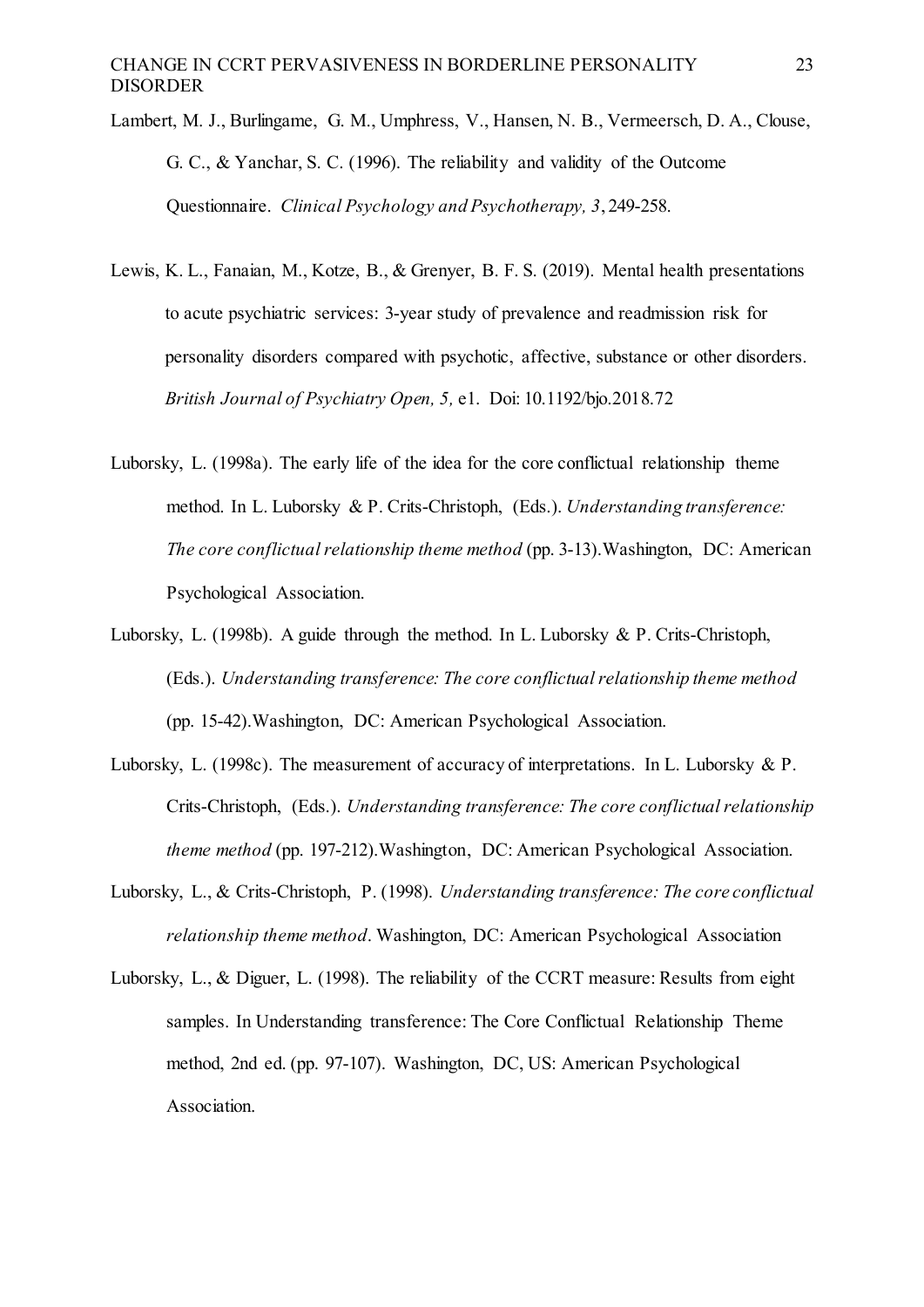- Lunnen, K. M., Ogles, B. M., Anderson, T. M., & Barnes, D. L. (2006). A comparison of CCRT pervasiveness and symptomatic improvement in brief therapy. *Psychology and Psychotherapy, 79*, 289-302.
- Perry, J. C., Knoll, M., & Tran, V. (2019). Motives, Defences, and Conflicts in the Dynamic Formulation for Psychodynamic Psychotherapy Using the Idiographic Conflict Formulation Method. In U. Kramer (Ed.), *Case Formulation for Personality Disorders*  (pp. 203-224). London: Academic Press.
- Schnell, K., & Herpertz, S. C. (2018). Emotion Regulation and Social Cognition as Functional Targets of Mechanism-Based Psychotherapy in Major Depression With Comorbid Personality Pathology. *Journal of Personality Disorders, 32*(Supplement), 12-35. doi:10.1521/pedi.2018.32.supp.12
- Soeteman, D. I., Verhuel, R., Meerman, A.M., Ziegler, U., Rossum, B. V., Delimon, J., et al. (2011). Cost-effectiveness of psychotherapy for cluster C personality disorders: A decision-analytic model in the Netherlands*. The Journal of Clinical Psychiatry, 72,*  51–59. Doi: [10.4088/JCP.09m05228blu.](http://dx.doi.org/10.4088/JCP.09m05228blu)
- Staats, H., May, M., Herrmann, C., Kersting, A., & Konig, K. (1998). Different patterns of change in narratives of men and women during analytical group psychotherapy. *International Journal of Group Psychotherapy, 48*(3), 363-380.
- Storebo, O. J., Stoffers-Winterling, J. M., Völlm, B. A., Kongerslev, M. T., Mattivi, J. T., Jorgensen, M. S., Faltinsen, E., Todorovac, A., Sales, C. P., Callesen, H. E., Lieb, K., & Simonsen, E. (2020). Psychological therapies for people with borderline personality disorder*. Cochrane Database of Systematic Reviews, 5,* CD012955. doi: 10.1002/14651858.CD012955.pub2.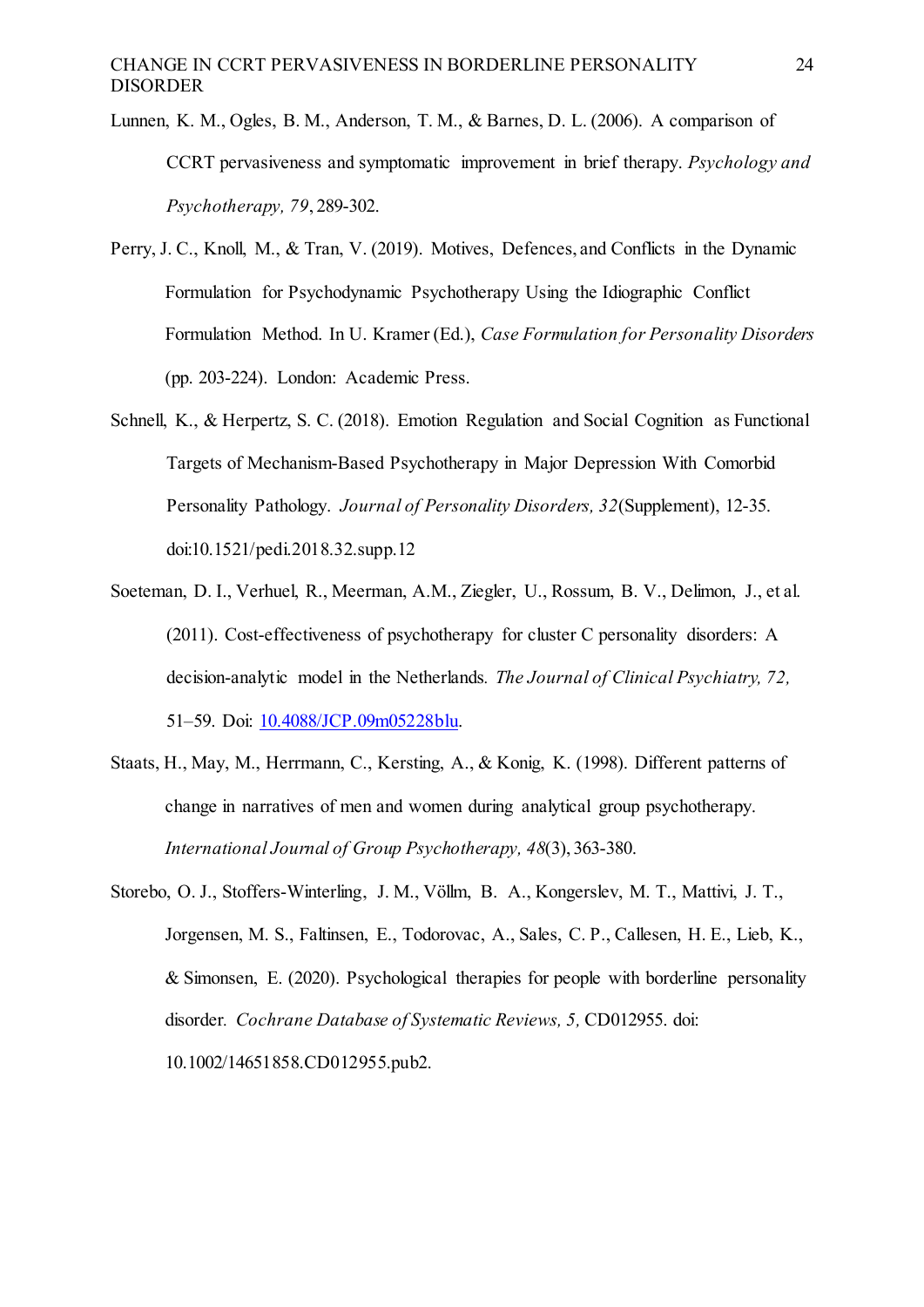Wilczek, A., Weinryb, R. M., Barber, J. P., Gustavsson, J. P., Asberg, M. (2004). Change in

the Core Conflictual Relationship Theme after long-term dynamic psychotherapy.

*Psychotherapy Research, 14*(1), 107-125. Doi: 10.1093/ptr/kph007.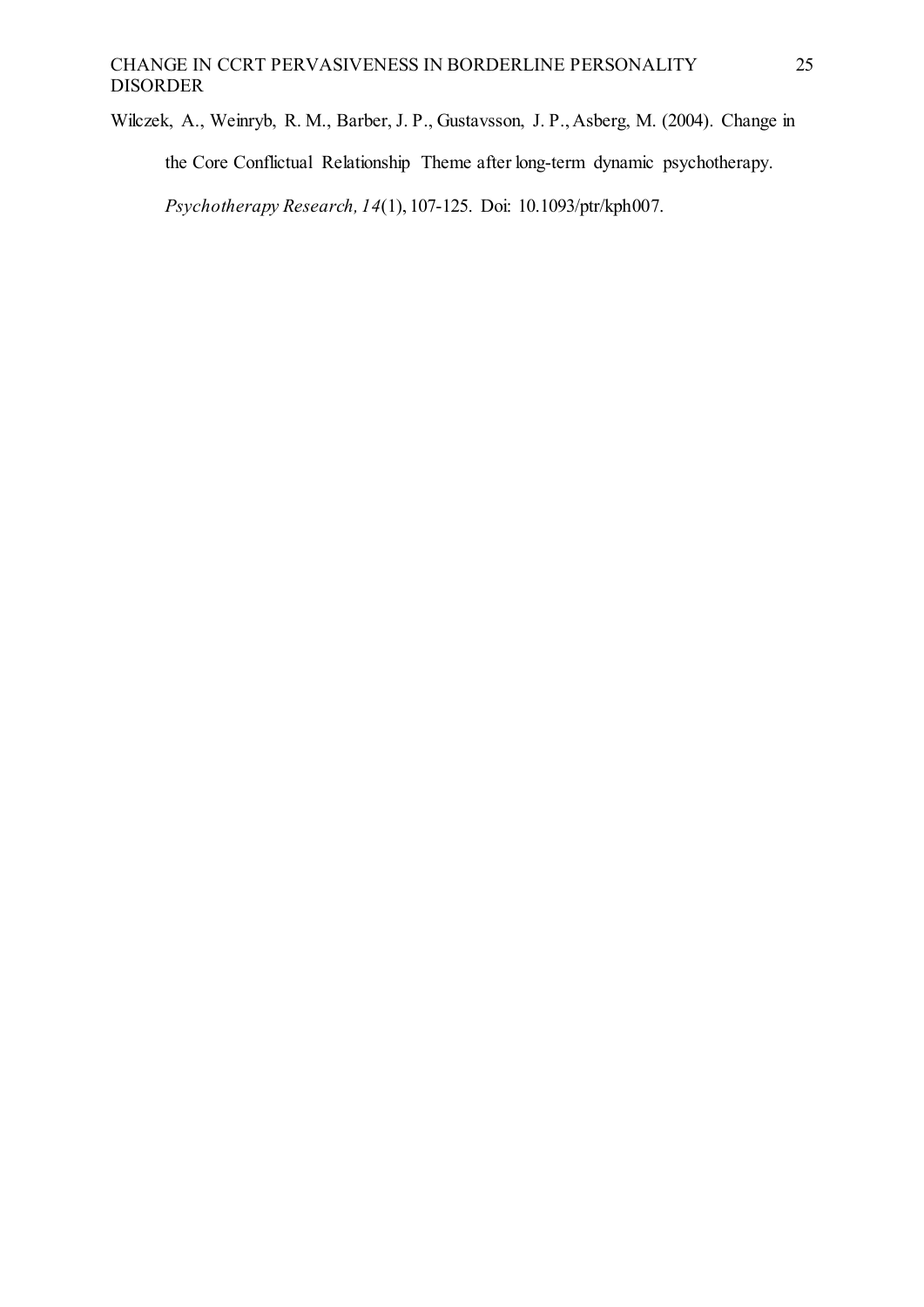# Table 1

Characteristics of the clients as a function of group at baseline  $(N = 39)$ 

|                            | Condition                   |                             |             |            |
|----------------------------|-----------------------------|-----------------------------|-------------|------------|
| Variables                  | <b>GPM &amp; MOTR</b>       | GPM                         |             |            |
|                            | $(n = 19)$                  | $(n = 20)$                  |             |            |
|                            | $n\left(\frac{0}{0}\right)$ | $n\left(\frac{0}{0}\right)$ | $\chi^2(1)$ | $p$ -value |
| Gender (Female)            | 12(63)                      | 16(80)                      | 1.37        | .30        |
| Marital status             |                             |                             | 2.40        | .30        |
| Never married              | 6(32)                       | 10(50)                      |             |            |
| Married                    | 8(42)                       | 4(20)                       |             |            |
| Separated, divorced        | 5(26)                       | 6(30)                       |             |            |
| Employment                 |                             |                             | 0.31        | .86        |
| Unemployed                 | 14 (74)                     | 16(80)                      |             |            |
| Part-time                  | 2(11)                       | 0(0)                        |             |            |
| Full-time                  | 3(16)                       | 4(20)                       |             |            |
| Medication                 | 13 (68)                     | 15(75)                      | 0.21        | .65        |
|                            | M(SD)                       | M(SD)                       | t(1, 37)    | $p$ -value |
| Age (years)                | 36.11 (9.27)                | 33.40 (10.44)               | 0.85        | .40        |
| Number of BPD symptoms     | 7.16(1.26)                  | 6.65(1.31)                  | 1.23        | .23        |
| N current axis I disorder  | 2.11(1.45)                  | 1.80(0.83)                  | 0.81        | .42        |
| N current axis II disorder | 0.58(0.77)                  | 0.75(0.85)                  | 0.66        | .52        |
| <b>GAF</b>                 | 61.37(7.75)                 | 57.00 (6.96)                | 1.85        | .07        |

*Note*. All diagnostic information in co-morbidity with DSM-IV-TR Borderline Personality

Disorder (BPD). GPM: 10-session version of General Psychiatric Management; MOTR: Motive-Oriented Therapeutic Relationship.